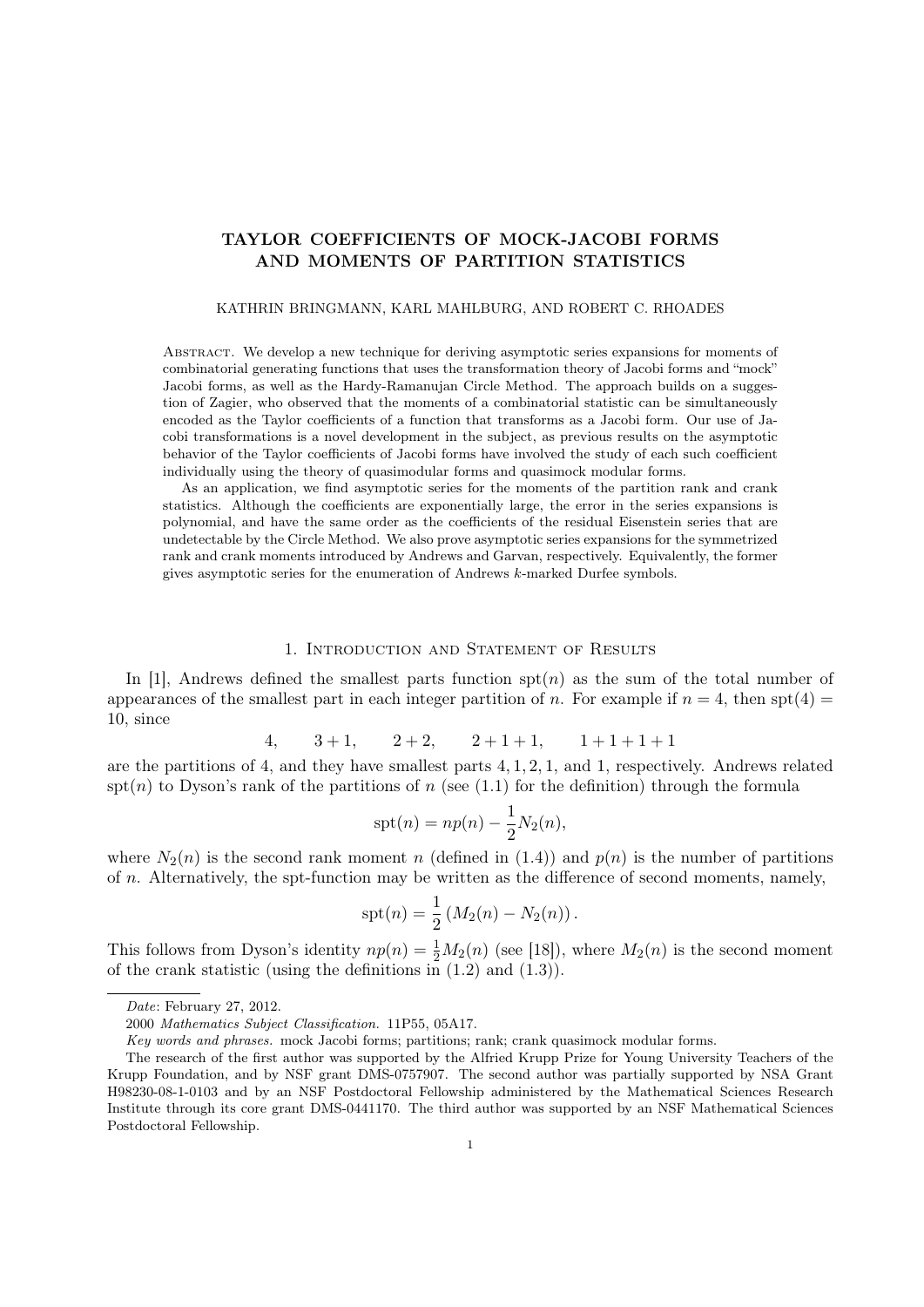These observations have been the catalyst for many works studying the relations between the rank and crank statistics (see [7, 9, 21, 22]). For instance, since  $spt(n)$  is positive we have the strong inequality

$$
M_2(n) > N_2(n).
$$

Additionally, the first two authors previously showed that as  $n$  goes to infinity

$$
N_2(n), M_2(n) \sim \frac{1}{2\sqrt{3}} e^{\pi \sqrt{\frac{2n}{3}}}
$$

,

whereas the difference of these moments has (polynomially) lower asymptotic order, as

$$
spt(n) \sim \frac{1}{\pi\sqrt{2n}}e^{\pi\sqrt{\frac{2n}{3}}}
$$

(see [7] and [10]). The fact that the main asymptotic terms of the moments match exactly is notable because it suggests that the rank and crank generating functions are more closely related than one would expect from the definitions of the statistics. The primary purpose of this paper is to explain how these types of asymptotic relationships follow from the fact that the underlying generating functions for the partitions statistics are essentially examples of Jacobi forms and "mock" Jacobi forms.

Jacobi forms should be understood as two variable automorphic forms satisfying an elliptic transformation and a modular transformation. Such functions were introduced and studied by Eichler and Zagier; see [19] for further background and applications. Key features of Jacobi forms include the fact that the specialization of the elliptic variable to a root of unity yields a modular form, whereas the Taylor coefficients with respect to the elliptic variable are each *quasimodular* forms in the modular variable. Such functions are essentially defined to be linear combinations of derivatives of modular forms, which also have well-understood transformation properties.

In his seminal thesis on mock theta functions [29], Zwegers also initiated the study of real-analytic Jacobi forms, which are generalizations of classical Jacobi forms. These are non-holomorphic functions of two complex variables that transform in the same way as Eichler and Zagier's Jacobi forms (see Proposition 2.5). In this case, if the elliptic variable of one of Zwegers' functions is specialized to a root of unity, then the resulting holomorphic part is a mock modular form, which is now known to be related to the theory of harmonic weak Maass forms (see [16] for more on the development of this theory, and [13, 28] for examples). In particular, Zwegers' work was motivated by Ramanujan's famous mock theta functions, and the mock Jacobi forms helped provide a theoretical basis for Ramanujan's observations. Furthermore, the Taylor coefficients of these functions are *quasimock* modular forms (following [9]), which are linear combinations of derivatives of mock modular functions, and whose modular transformations are again understood. The real-analytic Jacobi forms studied by Zwegers also fit into the more general framework of mock Jacobi forms introduced by the first author and Richter in [14].

In previous work in the subject, the cuspidal asymptotic properties of quasimodular and quasimock modular forms have only been studied through the action of modular transformations on each individual function. In contrast, the method employed in this paper directly utilizes Jacobi transformations in order to simultaneously study all of the Taylor coefficients. As a consequence, our new approach will show that the nearly identical asymptotics of moments of the rank and crank statistics arise from the fact that the Jacobi forms involved satisfy Jacobi transformations of different index.

Much of this subject can trace its motivation to Ramanujan's famous congruences in [25], which state that for  $\ell \in \{5, 7, 11\}$ , the partition function satisfies the linear congruence  $p(\ell n + \delta_{\ell}) \equiv 0$ (mod  $\ell$ ) for all  $n \geq 0$ , where  $\delta_{\ell}$  is defined as the minimal positive residue of  $\overline{24}$  (mod  $\ell$ ). In an effort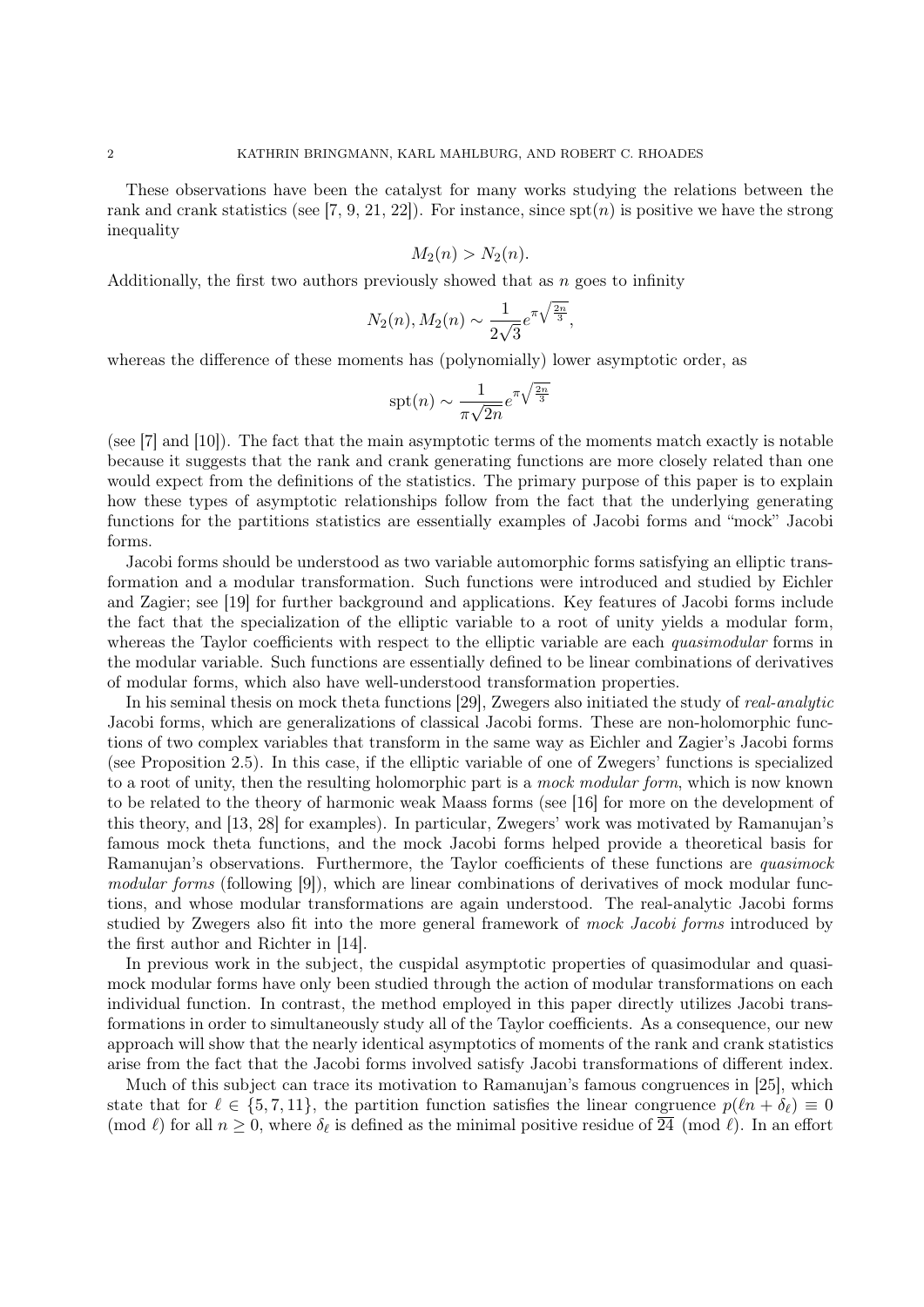to provide a combinatorial explanation of Ramanujan's congruences Dyson introduced [17] the rank of a partition  $\lambda$ , defined as

(1.1) 
$$
rank(\lambda) := \text{largest part of } \lambda - \text{ number of parts of } \lambda.
$$

Dyson observed that the rank is not sufficient to decompose all three of Ramanujan's congruences, and thus he also conjectured the existence of an analogous statistic, the "crank", that would explain all of Ramanujan's congruences simultaneously. Garvan found the crank statistic for vector partitions [20], and together with Andrews presented the following definition [4]. Let  $o(\lambda)$  denote the number of ones in  $\lambda$ , and define  $\mu(\lambda)$  as the number of parts strictly larger than  $o(\lambda)$ . Then

(1.2) 
$$
\operatorname{crank}(\lambda) := \begin{cases} \text{largest part of } \lambda & \text{if } o(\lambda) = 0, \\ \mu(\lambda) - o(\lambda) & \text{if } o(\lambda) > 0. \end{cases}
$$

Let  $\mathcal{M}(m, n)$  (resp.  $\mathcal{N}(m, n)$ ) be the number of partitions of n with crank (resp. rank) m. Then aside from the anomalous case of  $\mathcal{M}(m, n)$  when  $n = 1$  (where the correct values are  $\mathcal{M}(0, 1) = 1$ and  $\mathcal{M}(m, 1) = 0$  for all  $m \neq 0$ , the two-parameter generating functions may be written as [4, 6]

$$
C(x;q) := \sum_{\substack{m \in \mathbb{Z} \\ n \ge 0}} \mathcal{M}(m,n)x^m q^n = \prod_{n \ge 1} \frac{1 - q^n}{(1 - xq^n)(1 - x^{-1}q^n)} = \frac{1 - x}{(q)_{\infty}} \sum_{n \in \mathbb{Z}} \frac{(-1)^n q^{n(n+1)/2}}{1 - xq^n},
$$
  

$$
R(x;q) := \sum_{\substack{m \in \mathbb{Z} \\ n \ge 0}} \mathcal{N}(m,n)x^m q^n = \sum_{n \ge 0} \frac{q^{n^2}}{(xq;q)_n(x^{-1}q;q)_n} = \frac{1 - x}{(q)_{\infty}} \sum_{n \in \mathbb{Z}} \frac{(-1)^n q^{n(3n+1)/2}}{1 - xq^n}.
$$

where  $(x;q)_n = (x)_n := \prod_{j=0}^{n-1} (1 - xq^j)$  for all  $n \in \mathbb{N}_0 \cup \{\infty\}$ . For a nonnegative integer k, define the k-th crank moment as

(1.3) 
$$
M_k(n) := \sum_{m \in \mathbb{Z}} m^k \mathcal{M}(m, n),
$$

and the k-th rank moment as

(1.4) 
$$
N_k(n) := \sum_{m \in \mathbb{Z}} m^k \mathcal{N}(m, n).
$$

Due to the symmetries of the statistics, the crank and rank moments vanish when  $k$  is odd [5].

A vast generalization of the remarks concerning the spt-function was proposed by Garvan in [21]. In particular, he conjectured that for all  $k \geq 1$  and  $n \geq 1$ 

$$
(1.5) \t\t\t M_{2k}(n) > N_{2k}(n).
$$

In a groundbreaking recent paper, Garvan himself proved this conjecture by constructing explicit higher order spt-functions [22]. In particular, this gives a precise combinatorial description for the objects that are enumerated by  $M_{2k}(n) - N_{2k}(n)$  (or their symmetrized versions, see below), and the moment inequalities follow directly from the positivity of these enumerations.

We consider asymptotic results for the rank and crank moments. The cases  $k = 2$  and 3 of Garvan's Conjecture were previously proven by the first two authors  $[10]$  for sufficiently large n. As is the case for  $k = 1$ , they proved that  $M_{2k}(n) \sim N_{2k}(n)$  as  $n \to \infty$  for  $k = 2$  and  $k = 3$ , and conjectured this to be true for all  $k \geq 1$ . All three authors then used an extension of this method in [12] in order to prove Garvan's Conjecture for any fixed  $k$  and sufficiently large  $n$ . The approach relied on the Circle Method, identities for multiple sums of Bernoulli numbers, and the theory of quasimock theta functions. In particular, the rank moments were related to the crank moments through Atkin and Garvan's rank-crank PDE [5].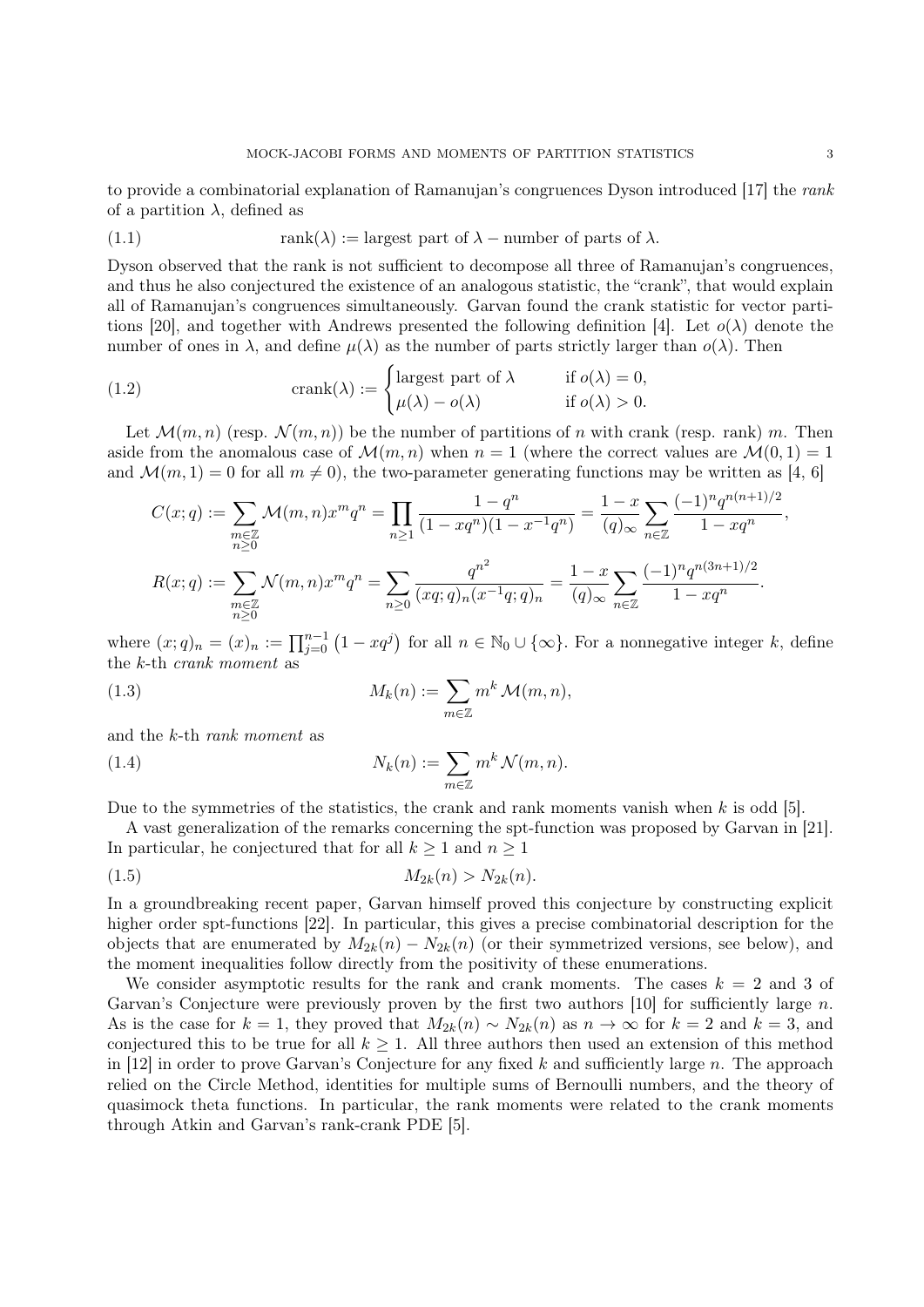The rank-crank PDE is a relation between a triple sum of products of crank moment generating functions, rank moment generating functions, and q-derivatives of rank generating functions. Atkin and Garvan [5] had previously shown that the crank moment generating functions are quasimodular forms. Along with Garvan, the first two authors used the rank-crank PDE to connect the automorphic properties of ranks to cranks, and showed that the rank moment generating functions are quasimock theta functions [9]. Consequently, these moment generating functions have automorphic properties, which were exploited in order to prove congruences and asymptotics for their coefficients. The first author and Zwegers [15, 30] further showed that this PDE may be understood via the action of the heat operator on real-analytic Jacobi forms. However, our present approach circumvents the use of the rank-crank PDE, as we instead work directly with the Jacobi transformations of the two-variable generating series.

Let

$$
C_k(q) := \sum_{n \ge 0} M_k(n) q^n \qquad \text{and} \qquad R_k(q) := \sum_{n \ge 0} N_k(n) q^n
$$

denote the generating functions for  $M_k(n)$  and  $N_k(n)$ . Let

$$
\mathcal{C}(u;q) := \sum_{k=0}^{\infty} C_k(q) \frac{(2\pi i u)^k}{k!} \quad \text{and} \quad \mathcal{R}(u;q) := \sum_{k=0}^{\infty} R_k(q) \frac{(2\pi i u)^k}{k!}
$$

be the exponential generating functions for the crank and rank moment generating functions. Rearranging the order of summation yields

.

(1.6) 
$$
\mathcal{C}(u;q) = C\left(e^{2\pi iu};q\right) \quad \text{and} \quad \mathcal{R}(u;q) = R\left(e^{2\pi iu};q\right)
$$

We determine the Taylor expansion for  $\mathcal{R}(u; q)$  in u, calculate the asymptotics for the individual coefficients with  $q = e^{\frac{2\pi i}{k}(h+iz)}$ , and finally use the Circle Method to obtain asymptotics for the moments. It is important to note that the transformation properties and asymptotics for the rank generating function are quite intricate due to its mock modular behavior.

In order to state our asymptotic formulas, we introduce some additional notation. If  $a, b$ , and  $c$ are nonnegative integers, let

(1.7) 
$$
\kappa(a,b,c) := \frac{(2(a+b+c))!}{a!(2b+1)!(2c)!} \frac{(-1)^{a+c}}{\pi^a 4^{a+b}} B_{2c} \left(\frac{1}{2}\right),
$$

where  $B_n(x)$  denotes the nth Bernoulli polynomial, which is defined by the generating function (3.1). Moreover, define the Kloosterman sum

(1.8) 
$$
K_{k}(n) := \sum_{\substack{0 \leq h < k \\ (h,k)=1}} \omega_{h,k} e^{-\frac{2\pi i h n}{k}},
$$

where  $\omega_{h,k}$  is the multiplier of the partition generating function, which is given explicitly by

(1.9) 
$$
\omega_{h,k} := \exp(\pi i s(h,k)).
$$

Here we follow the standard notation for Dedekind sums, namely

$$
s(h,k) := \sum_{\mu \pmod{k}} \left( \left( \frac{\mu}{k} \right) \right) \left( \left( \frac{h\mu}{k} \right) \right),
$$

with the sawtooth function defined as

$$
((x)) := \begin{cases} x - \lfloor x \rfloor - \frac{1}{2} & \text{if } x \in \mathbb{R} \setminus \mathbb{Z}, \\ 0 & \text{if } x \in \mathbb{Z}. \end{cases}
$$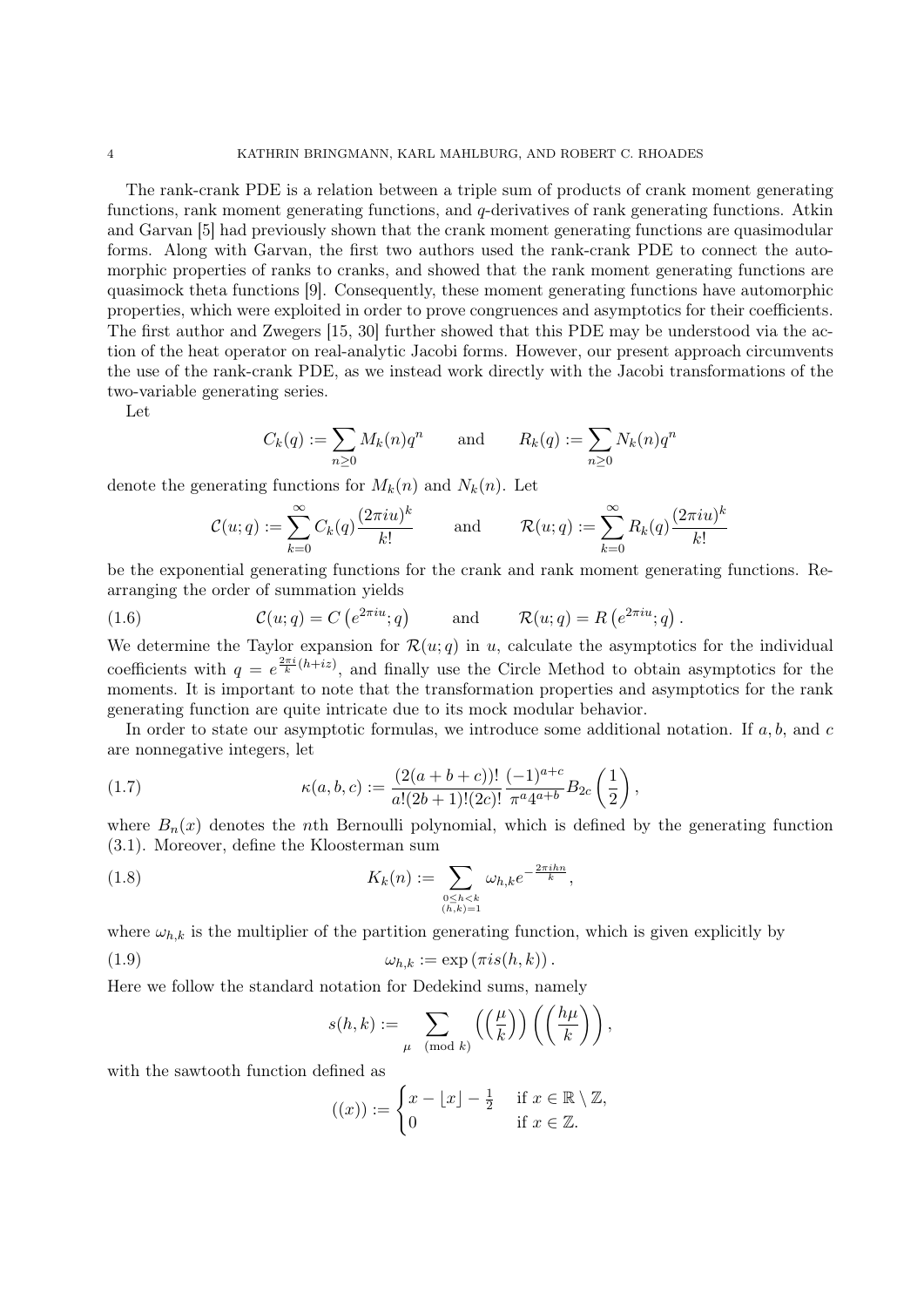We prove the following asymptotic series expansion for the rank and crank moments.

**Theorem 1.1.** For all  $\ell$  and n we have

$$
M_{2\ell}(n) = 2\pi \sum_{k \le \sqrt{n}} \frac{K_k(n)}{k} \sum_{a+b+c=\ell} k^a \kappa(a,b,c) (24n-1)^{c+\frac{a}{2}-\frac{3}{4}} I_{\frac{3}{2}-2c-a} \left( \frac{\pi \sqrt{24n-1}}{6k} \right) + O\left(n^{2\ell-1}\right)
$$

and

$$
N_{2\ell}(n) = 2\pi \sum_{k \le \sqrt{n}} \frac{K_k(n)}{k} \sum_{a+b+c=\ell} (3k)^a \kappa(a,b,c) (24n-1)^{c+\frac{a}{2}-\frac{3}{4}} I_{\frac{3}{2}-2c-a} \left( \frac{\pi \sqrt{24n-1}}{6k} \right) + O\left(n^{2\ell-1}\right),
$$

where  $I_{\nu}$  denotes the modified Bessel function of order  $\nu$ .

Remark. Here and throughout the rest of the paper, the sums on  $a, b$ , and  $c$  are only for nonnegative integers.

*Remark.* Using  $I_{\nu}(y) \sim \frac{1}{\sqrt{2}}$  $\frac{1}{2\pi y}e^y$  and  $y \to \infty$  one sees that √

$$
N_{2\ell}(n) \sim M_{2\ell}(n) \sim 2\sqrt{3}(-1)^{\ell}B_{2\ell}\left(\frac{1}{2}\right)(24n)^{\ell-1}e^{\pi\sqrt{\frac{2n}{3}}}.
$$

*Remark*. In the approach used in this paper, the Bernoulli numbers  $B_{2\ell}(\frac{1}{2})$  $(\frac{1}{2})$  arise from the Fourier expansion of  $\frac{1}{\sinh(x)}$ . On the other hand, in [12] they appear as a convolution of the usual Bernoulli numbers  $B_{2i} = B_{2i}(0)$ .

In [1], Andrews presents the computation of the asymptotics of the symmetrized rank moments  $\eta_{2k}(n)$  as a problem of significant interest. Furthermore, Garvan subsequently introduced symmetrized crank moments  $\nu_{2k}(n)$  in his study of generalized spt-functions [22]. See (4.2) and (4.3) for precise definitions. Theorem 1.1 easily leads to precise asymptotics for these moments.

**Corollary 1.2.** Assuming the notation of Theorem 1.1, for all  $\ell$  and n we have

$$
\eta_{2\ell}(n) = \frac{2\pi}{(2\ell)!} \sum_{k \le \sqrt{n}} \frac{K_k(n)}{k} \sum_{a+b+c \le \ell} t(\ell, a+b+c)(3k)^a \kappa(a, b, c)(24n-1)^{c+\frac{a}{2}-\frac{3}{4}} I_{\frac{3}{2}-2c-a} \left(\frac{\pi\sqrt{24n-1}}{6k}\right) + O\left(n^{2\ell-1}\right),
$$

and

$$
\nu_{2\ell}(n) = \frac{2\pi}{(2\ell)!} \sum_{k \le \sqrt{n}} \frac{K_k(n)}{k} \sum_{a+b+c \le \ell} t(\ell, a+b+c) k^a \kappa(a, b, c) (24n-1)^{c+\frac{a}{2}-\frac{3}{4}} I_{\frac{3}{2}-2c-a} \left( \frac{\pi \sqrt{24n-1}}{6k} \right)
$$
  
+  $O\left(n^{2\ell-1}\right)$ ,  
where  $t(\ell, m)$  is defined by the generating function  $\sum_{m=0}^{\ell} t(\ell, m) x^{2m} := \prod_{j=0}^{\ell-1} (x^2 - j^2)$ .

Remark. The case  $\ell = 1$  was given in [7]. Exact formulas for  $\eta_{2\ell}(n)$  remain out of reach due to the fact that the moment generating functions are comprised of terms with positive weight as (mock) modular forms (specifically, as large as  $2\ell - 1/2$ ). In such situations the Circle Method or spectral techniques cannot detect the contribution from holomorphic or cuspidal modular forms.

Remark. Andrews [1] stated the problem of asymptotics for  $\eta_{2\ell}(n)$  in the context of a family of generalized partition-type combinatorial objects known as k-marked Durfee symbols. Letting  $\mathcal{D}_k(n)$ denote the number of k-marked Durfee symbols, Andrews proved that  $\mathcal{D}_k(n) = \eta_{2(k-1)}(n)$ .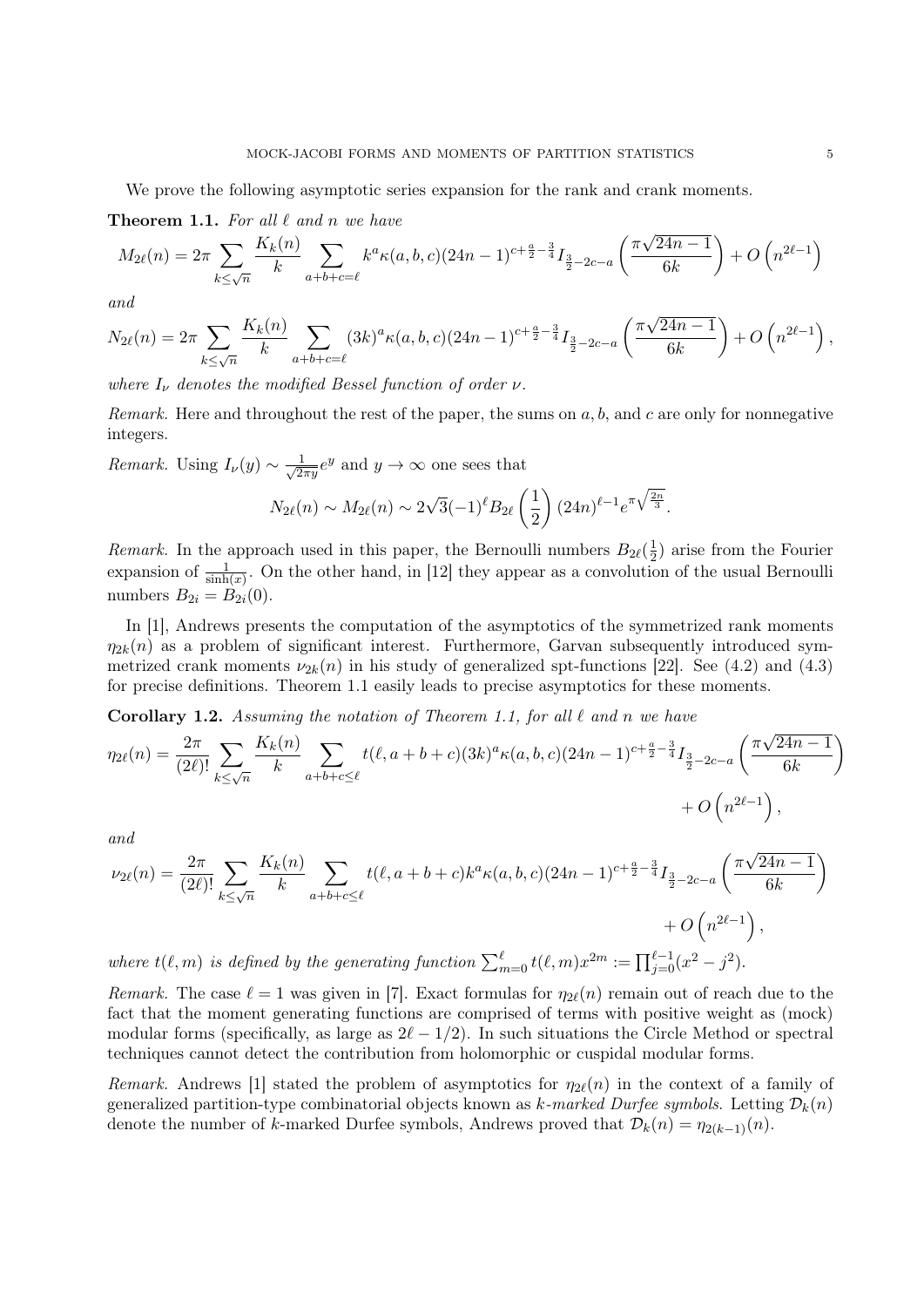The remainder of the paper is structured as follows. In Section 2 we build upon Zwegers' results in order to derive Jacobi transformation formulas for the crank and rank generating functions, and we also record some useful identities for the corresponding multiplier systems. We next study the crank and rank moments as Taylor coefficients in Section 3, and provide bounds for their asymptotic behavior. Finally, we conclude by applying the Hardy-Ramanujan Circle Method in Section 4 in order to prove Theorem 1.1 and Corollary 1.2.

### **ACKNOWLEDGEMENTS**

The authors thank Don Zagier for several fruitful conversations, and also for supplying the initial suggestion of investigating the Taylor expansions of rank and crank generating functions.

#### 2. Transformation Properties

In this section we derive transformation properties for the crank and rank generating functions. In his study of mock theta functions [28], Zwegers proved transformation formulas for the completed automorphic forms, but he did not find simplified transformations for the mock modular forms themselves. It is therefore necessary for us to carefully study these transformations, and we use properties of Fourier-Whittaker coefficient expansions in order to find cancellations in the nonholomorphic terms.

Throughout, we let  $z \in \mathbb{C}$  with  $\text{Re}(z) > 0$  and  $0 \leq h \leq k$  with  $(h, k) = 1$ . We write  $x = e^{2\pi i u}$ and  $q = e^{-2\pi z}$ . Moreover we denote by  $[a]_b$  the inverse of a modulo b, and we allow this notation to (implicitly) extend to higher moduli, and also (implicitly) assume any legal divisibility properties. In other words,  $[a]_b$  can be replaced by  $[a]_{bc}$  for any c such that  $(a, c) = 1$ , and we may assume  $d | [a]_b$  for any d such that  $(b, d) = 1$ . We will also make the explicit choices that  $3 | [\cdot]_k$  if  $3 \nmid k$ , and use  $[\cdot]_{3k}$  instead of  $[\cdot]_k$  and  $[\cdot]_k$  if  $3 \mid k$ , and also  $[\cdot]_{8k}$  instead of  $[\cdot]_k$  if  $k$  is even, and  $8 \mid [\cdot]_k$  if  $k$ is odd. To avoid ambiguity, this will be further clarified in the text that follows.

2.1. Cranks. We easily see

(2.1) 
$$
C(x;q) = \frac{(q)_{\infty}}{(xq)_{\infty}(x^{-1}q)_{\infty}} = -\frac{2\sin(\pi u)q^{\frac{1}{24}}\eta^{2}(iz)}{\vartheta(u;iz)},
$$

where the Dedekind eta function and the Jacobi theta function are defined by

$$
\eta(iz) := q^{\frac{1}{24}} \prod_{n=1}^{\infty} (1 - q^n),
$$

$$
(2.2) \qquad \vartheta(u;iz) := \sum_{\nu \in \mathbb{Z}+\frac{1}{2}} e^{-\pi \nu^2 z + 2\pi i \nu \left(u + \frac{1}{2}\right)} = -iq^{\frac{1}{8}} x^{-\frac{1}{2}} \prod_{n=1}^{\infty} \left(1 - q^n\right) \left(1 - x q^{n-1}\right) \left(1 - x^{-1} q^n\right).
$$

Define  $\chi(h, [-h]_k, k)$  to be the multiplier of the Dedekind eta-function, so that

(2.3) 
$$
\eta\left(\frac{1}{k}(h+iz)\right) = \sqrt{\frac{i}{z}}\chi\left(h,[-h]_k,k\right)\eta\left(\frac{1}{k}\left([-h]_k+\frac{i}{z}\right)\right).
$$

It is known that [3]

(2.4) 
$$
\chi(h,[-h]_k,k) := \begin{cases} \left(\frac{h}{k}\right) i^{-\frac{k}{2}} e^{\frac{\pi i}{12} \left(-\beta[-h]_k \left(1-k^2\right) + k(h - [-h]_k)\right)} & \text{if } k \text{ is odd,} \\ i^{-\frac{1}{2}} \left(\frac{k}{h}\right) e^{\frac{\pi i}{12} \left(hk\left(1 - [-h]_k^2\right) - [-h]_k(\beta - k + 3)\right)} & \text{if } h \text{ is odd,} \end{cases}
$$

where  $\beta$  is defined by  $-h[-h]_k - \beta k = 1$ .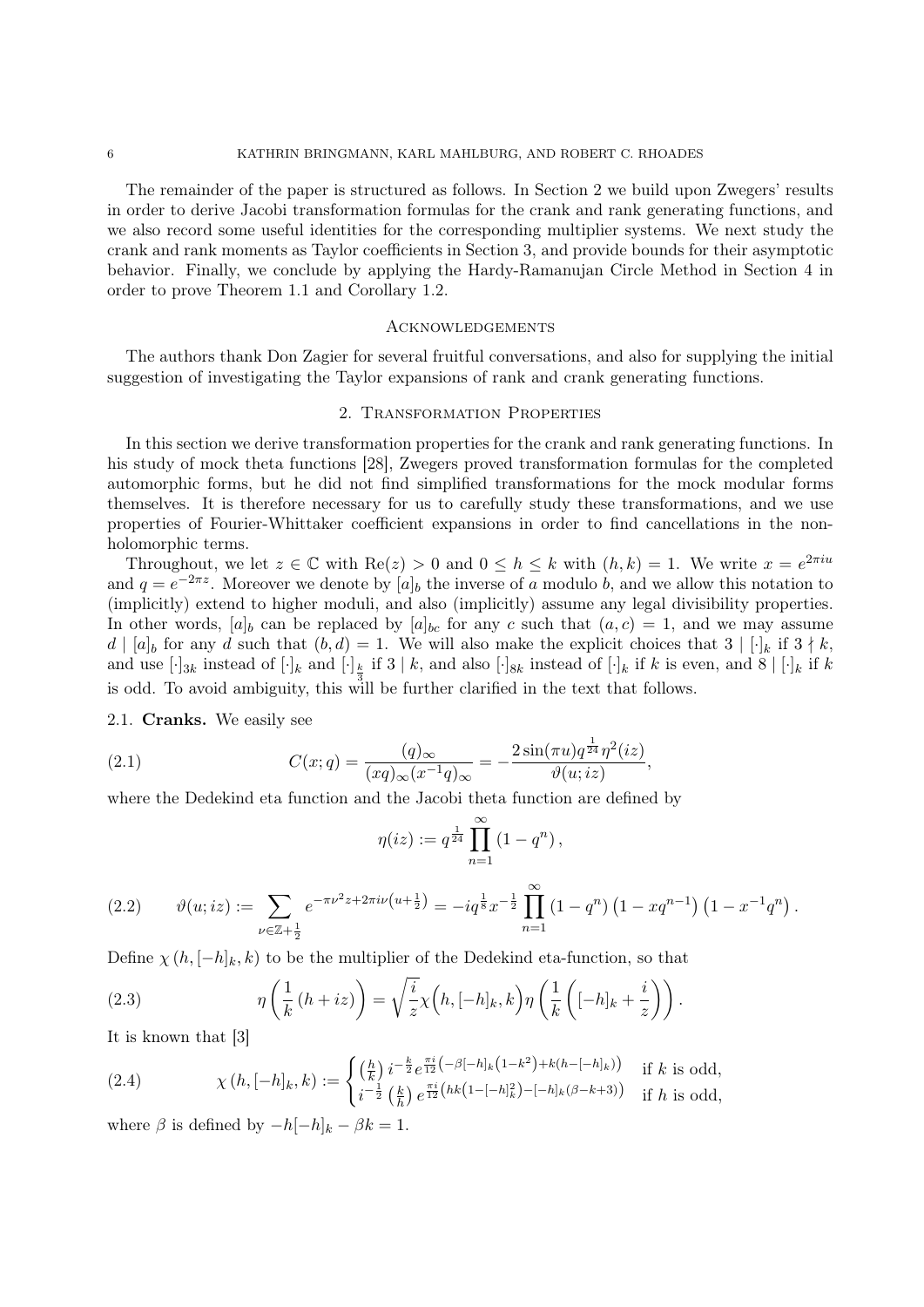Remark 2.1. In the notation of Section 1 we have

$$
\chi(h,[-h]_k,k) = i^{-\frac{1}{2}} \omega_{h,k}^{-1} e^{-\frac{\pi i}{12k}([-h]_k - h)}.
$$

Note that we must be careful when picking the representative of the inverse of  $-h$  modulo k, as  $\chi(h, [-h]_k, k)$  depends on the choice of  $[-h]_k$  modulo lcm(24, k).

Moreover we will require the following transformation law for  $\vartheta$  from [26]:

(2.5) 
$$
\vartheta\left(u;\frac{1}{k}\left(h+iz\right)\right)=\sqrt{\frac{i}{z}}\chi^3\left(h,[-h]_k,k\right)e^{-\frac{\pi ku^2}{z}}\vartheta\left(\frac{iu}{z};\frac{1}{k}\left([-h]_k+\frac{i}{z}\right)\right).
$$

Inserting  $(2.3)$  and  $(2.5)$  into  $(2.1)$ , we conclude a transformation law for the crank generating function.

Proposition 2.2. We have

$$
C\left(e^{2\pi iu};e^{\frac{2\pi i}{k}(h+iz)}\right)=-2\sin(\pi u)\chi^{-1}\left(h,[-h]_k,k\right)\sqrt{\frac{i}{z}}e^{\frac{\pi i}{12k}(h+iz)}\frac{\eta^2\left(\frac{1}{k}\left([-h]_k+\frac{i}{z}\right)\right)}{\vartheta\left(\frac{iu}{z};\frac{1}{k}\left([-h]_k+\frac{i}{z}\right)\right)}e^{\frac{\pi ku^2}{z}}.
$$

Remark. By rewriting the right-hand side of Proposition 2.2 in terms of the crank generating function, one sees that  $C(x; q)$  satisfies Jacobi transformations of weight  $\frac{1}{2}$  and index  $-\frac{1}{2}$  $rac{1}{2}$ .

2.2. Lerch sums and Zwegers' thesis. In his landmark thesis [29], Zwegers constructed an infinite family of so-called harmonic weak Maass forms by "completing" certain Lerch sums. To state his results, first define the function

(2.6) 
$$
\mu(u,v) = \mu(u,v;iz) := \frac{x^{\frac{1}{2}}}{\vartheta(v;iz)} \sum_{n \in \mathbb{Z}} \frac{(-w)^n q^{\frac{n(n+1)}{2}}}{1 - xq^n},
$$

where  $x := e^{2\pi i u}$ ,  $w := e^{2\pi i v}$ , and  $q := e^{-2\pi z}$ . Zwegers proved that this function can be completed to a non-holomorphic automorphic form. The non-holomorphic correction factor requires the definition

$$
(2.7) \ \ S(u) = S(u; iz) := \sum_{\nu \in \mathbb{Z} + \frac{1}{2}} (-1)^{\nu - \frac{1}{2}} \left\{ sgn(\nu) - E\left( \left( \nu + \frac{\text{Im}(u)}{\text{Im}(iz)} \right) \sqrt{2\text{Im}(iz)} \right) \right\} e^{-2\pi i \nu u} q^{-\nu^2/2}.
$$

Here  $E(x)$  is defined by

$$
E(x) := 2 \int_0^x e^{-\pi u^2} du = sgn(x) (1 - \beta (x^2)),
$$

where for positive real x we let  $\beta(x) := \int_x^{\infty} u^{-\frac{1}{2}} e^{-\pi u} du$ . Zwegers [29] proved several useful transformation properties of S.

**Proposition 2.3.** If  $u \in \mathbb{C}$  and  $Re(z) > 0$ , then

(i) 
$$
S(u+1; iz) = -S(u; iz),
$$
  
\n(ii)  $S(u; iz+1) = e^{-\frac{\pi i}{4}} S(u; iz),$   
\n(iii)  $S(u; iz) = -\frac{1}{\sqrt{z}} e^{\frac{\pi u^2}{z}} \left( S\left(\frac{iu}{z}; \frac{i}{z}\right) - H\left(\frac{iu}{z}; \frac{i}{z}\right) \right),$   
\n*are the Mordell integral is defined by*

where the Mordell integral is defined by

$$
H(u;iz) := \int_{-\infty}^{\infty} \frac{e^{-\pi zx^2 - 2\pi xu}}{\cosh(\pi x)} dx.
$$

Moreover, we need the following "dissection" property of S proved by the first author and Folsom.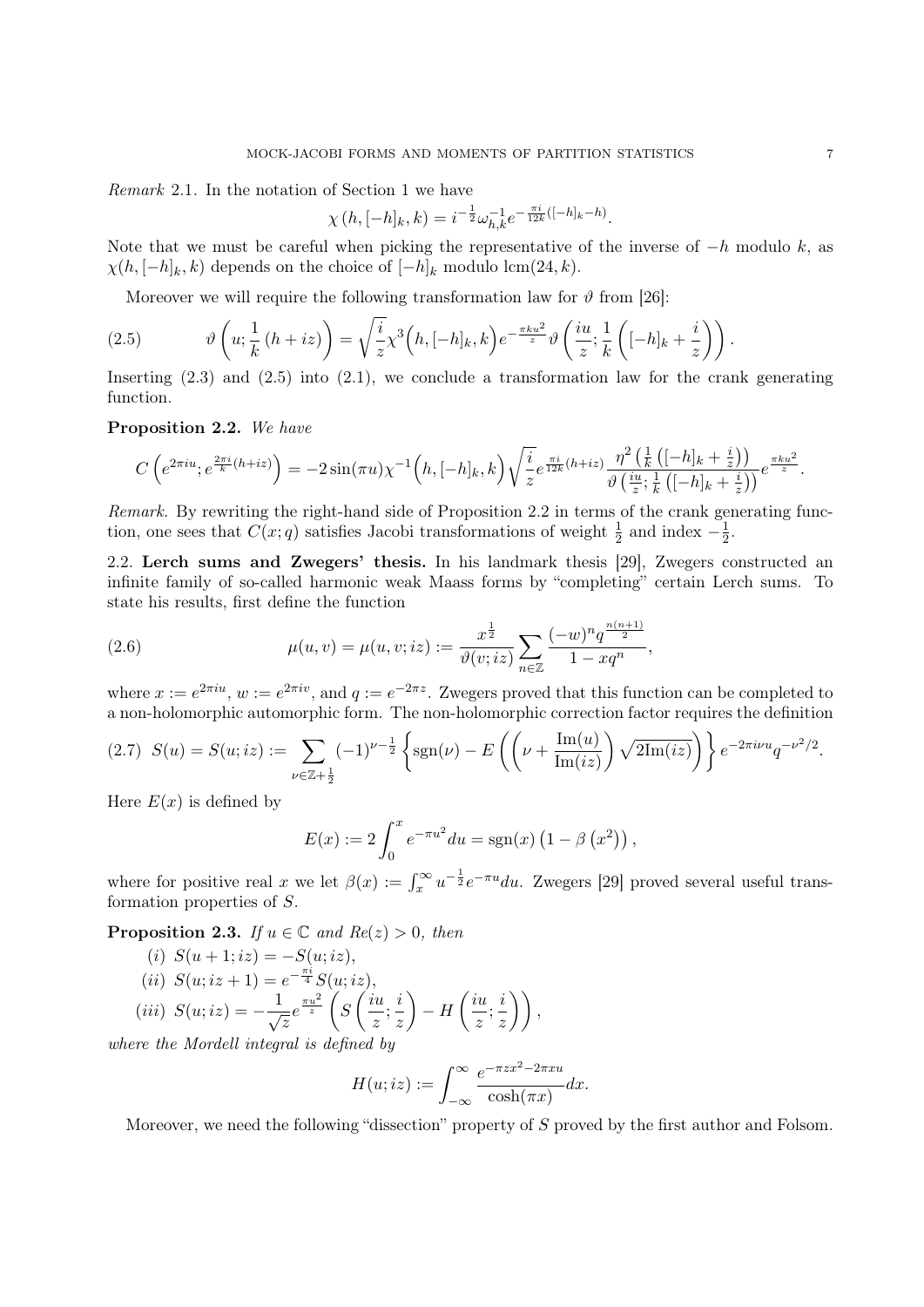**Proposition 2.4** (Proposition 2.3 of [8]). For  $n \in \mathbb{N}$ , we have

$$
S\left(u;\frac{iz}{n}\right) = \sum_{\ell=0}^{n-1} q^{-\frac{1}{2n}\left(\ell - \frac{n-1}{2}\right)^2} e^{-2\pi i \left(\ell - \frac{n-1}{2}\right)\left(u + \frac{1}{2}\right)} S\left(nu + \left(\ell - \frac{n-1}{2}\right)iz + \frac{n-1}{2};niz\right).
$$

Zwegers defined the real analytic function

$$
\widehat{\mu}(u,v) = \widehat{\mu}(u,v;iz) := \mu(u,v;iz) + \frac{i}{2}S(u-v;iz),
$$

which should be considered as the modular "completion" of  $\mu$ . This function satisfies the following elliptic and modular transformation laws.

**Proposition 2.5.** Assume all of the notation and hypotheses from above. If k,  $\ell, m, n \in \mathbb{Z}$ , then we have

(i) 
$$
\hat{\mu}(u + kiz + \ell, v + miz + n) = (-1)^{k+\ell+m+n} e^{-\pi z (k-m)^2 + 2\pi i (k-m)(u-v)} \hat{\mu}(u, v),
$$
  
\n(ii)  $\hat{\mu} \left( -iuz, -ivz; \frac{1}{k} (h + iz) \right) = \chi^{-3}(h, [-h]_k, k) \sqrt{\frac{i}{z}} e^{-\pi k z (u-v)^2} \hat{\mu} \left( u, v; \frac{1}{k} \left( [-h]_k + \frac{i}{z} \right) \right).$ 

2.3. Ranks. Here we prove a modular transformation formula for the rank generating function. To state these we require the following multipliers

k

$$
\xi_{\ell}(h,k) := (-1)^{\ell+1} e^{-\frac{\pi i h}{4k}(2\ell+1)^2 \mp \frac{\pi i}{k} \left(\frac{\tilde{h}-h}{3}\right)(2\ell+1) + \frac{2\pi i \tilde{h}}{9k}},
$$
  

$$
\xi(h,k) := e^{\frac{\pi i}{4}} \chi^{-3}\Big(h, [-h]_k, k\Big) (-1)^{\tilde{h}+h} e^{\frac{2\pi i \tilde{h}}{9k} - \frac{\pi i [-h]_k}{k} \left(\frac{\tilde{h}-h}{3}\right)^2},
$$
  

$$
\xi'(h,k) := (-1)^k \xi(h,k).
$$

Here  $\tilde{h} \in \{-1, 0, 1\}$  is defined by  $\tilde{h} \equiv h \pmod{3}$ . If  $0 \le \ell \le k - 1$ , then we also write  $\alpha^{\pm}(\ell, k) :=$ 1  $\frac{1}{k} \left( \pm \frac{1}{3} - \left( \ell - \frac{k-1}{2} \right) \right)$  $\left(\frac{-1}{2}\right)$ ). Note that in all cases  $|\alpha^{\pm}(\ell, k)| < \frac{1}{2}$  $rac{1}{2}$ .

**Proposition 2.6.** (i) For  $3 | k$ , we have

$$
R\left(e^{2\pi i u}; e^{\frac{2\pi i}{k}(h+iz)}\right) = -\frac{2\sin(\pi u)}{\sqrt{z}}e^{-\frac{\pi z}{12k} - \frac{\pi ih}{4k} + \frac{3\pi ku^2}{z} + \frac{\pi}{3kz}}\times \sum_{\pm} \pm \left[\xi'\left(h, \frac{k}{3}\right)e^{\mp\frac{2\pi \tilde{h}u}{z}}\mu\left(\frac{3iu}{z}, \pm \frac{\tilde{h}}{k}\left([-h]_{3k} + \frac{i}{z}\right); \frac{3}{k}\left([-h]_{3k} + \frac{i}{z}\right)\right)\right] + \frac{i}{2}\sqrt{\frac{3}{k}}\sum_{\ell=0}^{\frac{k}{3}-1}\xi_{\ell}\left(h, \frac{k}{3}\right)H\left(\frac{3iu}{z} + \alpha^{\pm}\left(\ell, \frac{k}{3}\right) \mp \frac{\tilde{h}i}{kz}; \frac{3i}{kz}\right)\right] - 2\sqrt{\frac{i}{z}}e^{\frac{3\pi ku^2}{z}}\chi^{-1}\left(h, [-h]_{3k}, k\right)\frac{\sin(\pi u)e^{\frac{\pi i}{12k}(h+iz)}\eta^3\left(\frac{3}{k}\left([-h]_{3k} + \frac{i}{z}\right)\right)}{\eta\left(\frac{1}{k}\left([-h]_{3k} + \frac{i}{z}\right)\right)\vartheta\left(\frac{3iu}{z}; \frac{3}{k}\left([-h]_{3k} + \frac{i}{z}\right)\right)}.
$$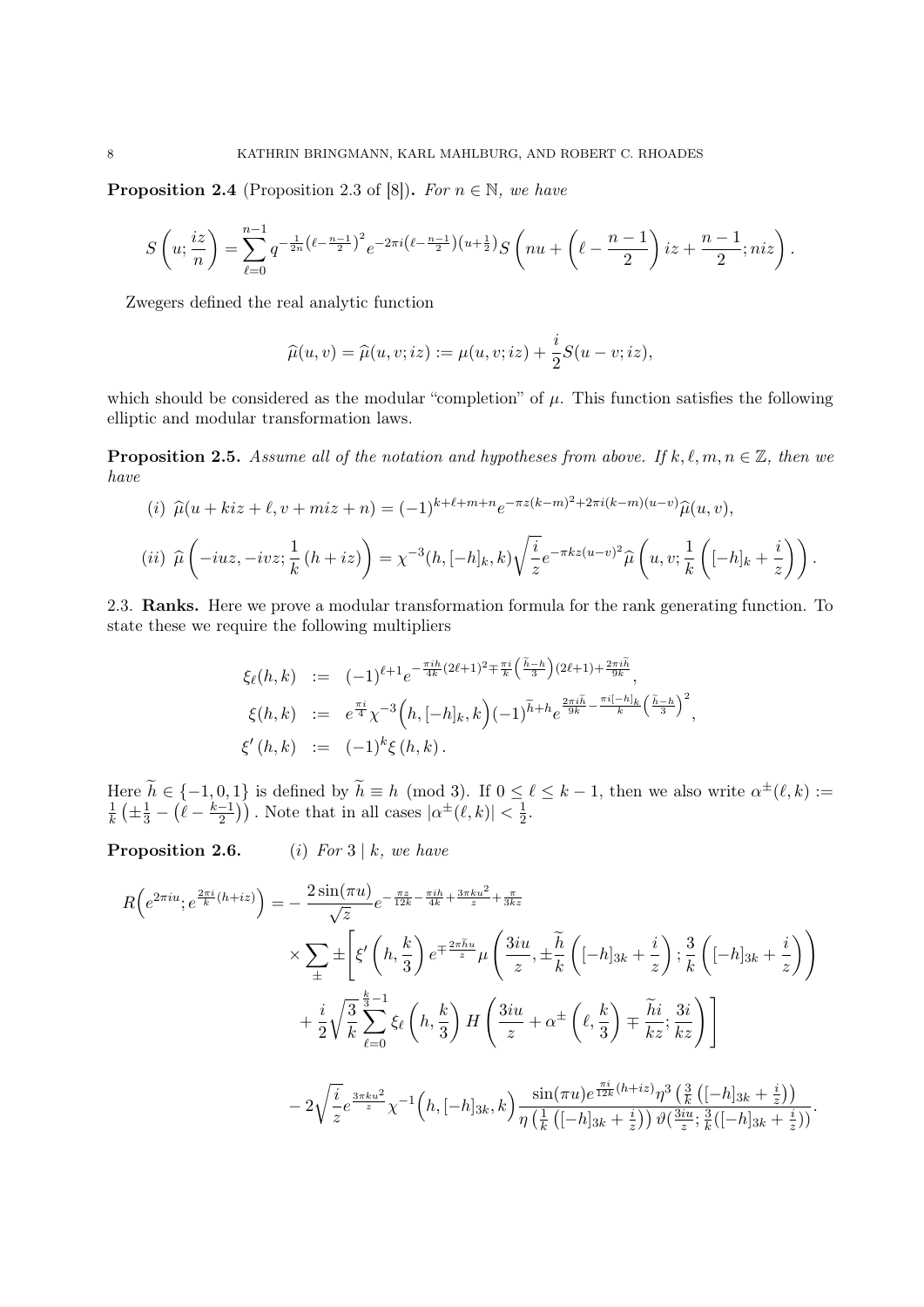$$
(ii) \ For \ 3 \nmid k, \ we \ have
$$
\n
$$
R\left(e^{2\pi i u}; e^{\frac{2\pi i}{k}(h+iz)}\right) = -\frac{2\sin(\pi u)}{\sqrt{3z}}e^{-\frac{\pi z}{12k} - \frac{\pi i h}{4k} + \frac{3\pi k u^2}{z}}\sum_{\pm} \pm \left[\xi(3h,k)\mu\left(\frac{iu}{z}, \mp \frac{k}{3}; \frac{1}{3k}\left([-h]_k + \frac{i}{z}\right)\right) + \frac{i}{2\sqrt{k}}\sum_{\ell=0}^{k-1}\xi_{\ell}(3h,k)H\left(\frac{iu}{z} + \alpha^{\pm}\left(\ell,k\right); \frac{i}{3kz}\right)\right]
$$
\n
$$
-\frac{2}{3}\sqrt{\frac{i}{z}}e^{\frac{3\pi k u^2}{z}}\chi^{-1}\left(h, [-h]_k, k\right)\frac{\sin(\pi u)e^{\frac{\pi i}{12k}(h+iz)}\eta^3\left(\frac{1}{3k}\left([-h]_k + \frac{i}{z}\right)\right)}{\eta\left(\frac{1}{k}\left([-h]_k + \frac{i}{z}\right)\right)\vartheta\left(\frac{iu}{z}; \frac{1}{3k}\left([-h]_k + \frac{i}{z}\right)\right)}.
$$

Remark. The key feature of this result is that the error terms in the transformations only involve the Mordell integrals  $H$ ; there are no non-holomorphic  $S$ -terms.

Remark. The shape of the initial multiplicative factor in the formulas of Proposition 2.6 means that the (completed) rank generating function satisfies Jacobi transformations of weight  $\frac{1}{2}$  and index  $-\frac{3}{2}$  $\frac{3}{2}$ .

To prove Proposition 2.6, we use the identity (see, for instance, [27])

$$
(2.8) \quad R(x;q) = -i(1-x)x^{-\frac{1}{2}}q^{-\frac{1}{8}}\left(-x^{-1}\mu(3u,-iz;3iz) + x\mu(3u,iz;3iz) + q^{\frac{1}{6}}\frac{\eta^3(3iz)}{\eta(iz)\vartheta(3u;3iz)}\right)
$$

and determine the transformation law of the individual components. We begin with a related transformation law for  $\mu\left(u, \frac{1}{3}iz;iz\right)$ .

Proposition 2.7. Using the notation above, we have

$$
\mu\left(u,\pm\frac{1}{3k}(h+iz);\frac{1}{k}(h+iz)\right) = \frac{1}{\sqrt{z}}e^{-\frac{\pi z}{9k}+\frac{\pi k}{z}\left(u\mp\frac{\tilde{h}}{3k}\right)^{2}+\frac{2\pi iu}{3}}\times\left[\xi(h,k)\mu\left(\frac{iu}{z},\pm\frac{\tilde{h}}{3k}\left([-h]_{k}+\frac{i}{z}\right)\mp\frac{1}{3k}\left(1+h[-h]_{k}\right);\frac{1}{k}\left([-h]_{k}+\frac{i}{z}\right)\right) + \frac{i}{2\sqrt{k}}\sum_{\ell=0}^{k-1}\xi_{\ell}(h,k)H\left(\frac{iu}{z}\mp\frac{\tilde{h}i}{3kz}+\alpha^{\pm}(\ell,k);\frac{i}{kz}\right)\right].
$$

*Proof.* We decompose  $\mu$  into  $\hat{\mu}$  and S-terms and use transformation laws for these components. We start with the function S. Note that to return to the desired identity we must multiply all occurrences of S by  $-\frac{i}{2}$  $\frac{i}{2}$ . Using Proposition 2.4 we have

$$
(2.9) \qquad S\left(u \mp \frac{1}{3k}(h+iz); \frac{1}{k}(h+iz)\right) = \sum_{\ell=0}^{k-1} e^{-\frac{\pi i}{k}\left(\ell - \frac{k-1}{2}\right)^2(h+iz) - 2\pi i\left(u \mp \frac{1}{3k}(h+iz) + \frac{1}{2}\right)\left(\ell - \frac{k-1}{2}\right)} \times S\left(ku \mp \frac{1}{3}(h+iz) + \left(\ell - \frac{k-1}{2}\right)(h+iz) + \frac{k-1}{2}; k(h+iz)\right).
$$

We first use Proposition 2.3 parts  $(i)$  and  $(ii)$  to shift the arguments of the S functions, and then use Proposition 2.3 (*iii*) to invert the z argument. In all, we rewrite the S-terms from  $(2.9)$  as

$$
(-1)^{1+\frac{\widetilde{h}-h}{3}+\ell h+\frac{(1-h)(k-1)}{2}}e^{-\frac{\pi i h k}{4}}\frac{1}{\sqrt{kz}}e^{\frac{\pi}{kz}\left(ku\mp\frac{\widetilde{h}}{3}+iz\left(\mp\frac{1}{3}+\left(\ell-\frac{k-1}{2}\right)\right)\right)^{2}}\times\left(S\left(\frac{iu}{z}\mp\frac{\widetilde{h}i}{3kz}+\alpha^{\pm}(\ell,k);\frac{i}{kz}\right)-H\left(\frac{iu}{z}\mp\frac{\widetilde{h}i}{3kz}+\alpha^{\pm}(\ell,k);\frac{i}{kz}\right)\right).
$$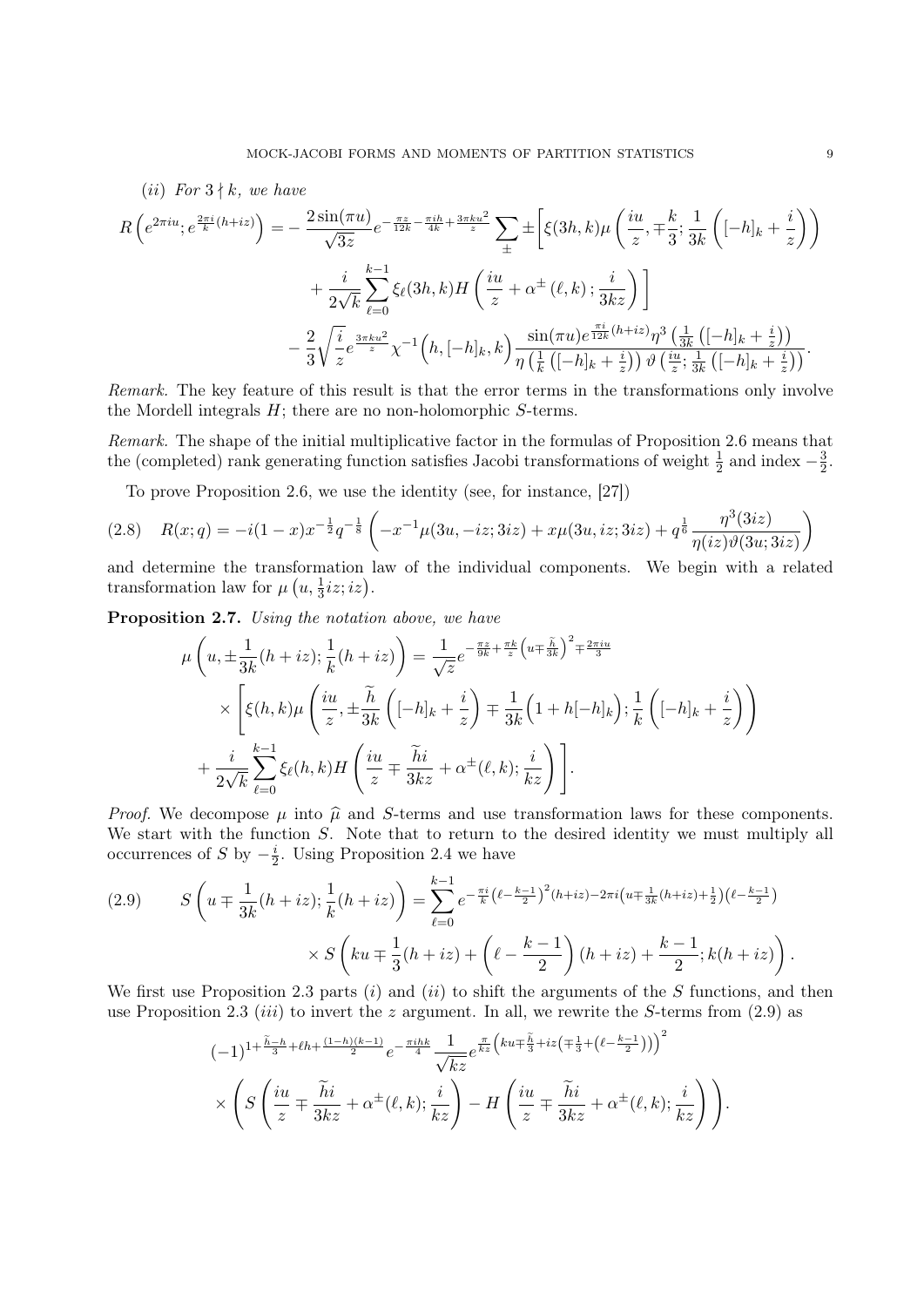Inserting this into (2.9) gives after a lengthy but straightforward calculation that (2.9) equals

$$
e^{-\frac{\pi z}{9k} + \frac{\pi}{kz} \left(\mp \frac{\tilde{h}}{3} + ku\right)^2 \mp \frac{2\pi i u}{3}} \frac{1}{\sqrt{kz}} \sum_{\ell=0}^{k-1} \xi_{\ell}(h,k) \left( S\left(\frac{iu}{z} \mp \frac{\tilde{h}i}{3kz} + \alpha^{\pm}(\ell,k); \frac{i}{kz}\right) - H\left(\frac{iu}{z} \mp \frac{\tilde{h}i}{3kz} + \alpha^{\pm}(\ell,k); \frac{i}{kz}\right) \right).
$$

We next turn to  $\hat{\mu}$ . Using Proposition 2.5 *(ii)*, we obtain

$$
(2.10) \quad \widehat{\mu}\left(u, \pm \frac{1}{3k}(h+iz); \frac{1}{k}(h+iz)\right)
$$
  
=  $\chi^{-3}\left(h, [-h]_k, k\right)\sqrt{\frac{i}{z}}e^{-\pi kz\left(\frac{iu}{z} + \frac{ih}{3kz} \pm \frac{1}{3k}\right)^2} \widehat{\mu}\left(\frac{iu}{z}, \pm \frac{hi}{3kz} \mp \frac{1}{3k}; \frac{1}{k}\left([-h]_k + \frac{i}{z}\right)\right).$ 

Applying Proposition 2.5  $(i)$  and simplifying the exponential terms implies that  $(2.10)$  equals

$$
e^{-\frac{\pi z}{9k}+\frac{\pi k}{z}\left(u\mp\frac{\tilde{h}}{3k}\right)^2\mp\frac{2\pi i u}{3}}\frac{1}{\sqrt{z}}\xi(h,k)\widehat{\mu}\left(\frac{iu}{z},\pm\frac{\tilde{h}}{3k}\left([-h]_k+\frac{i}{z}\right)\mp\frac{1}{3k}\left(1+h[-h]_k\right); \frac{1}{k}\left([-h]_k+\frac{i}{z}\right)\right).
$$

The proof of Proposition 2.7 is then complete upon applying the identity

(2.11) 
$$
\frac{e^{\frac{\pi \widetilde{h}^2}{9kz}}}{\sqrt{k}} \sum_{\ell=0}^{k-1} \xi_{\ell}(h,k) S\left(\frac{iu}{z} \mp \frac{\widetilde{h}i}{3kz} + \alpha^{\pm}(\ell,k); \frac{i}{kz}\right)
$$

$$
= \xi(h,k) e^{\frac{\pi \widetilde{h}^2}{9kz}} S\left(\frac{iu}{z} \mp \frac{\widetilde{h}}{3k} \left([-h]_k + \frac{i}{z}\right) \pm \frac{1}{3k} \left(1 + h[-h]_k\right); \frac{1}{k} \left([-h]_k + \frac{i}{z}\right)\right).
$$

Instead of arguing directly from the definition of  $S$  in  $(2.7)$ , we prove  $(2.11)$  using an argument first employed by the first two authors in [11]. The key component of this argument is the fact that Fourier-Whittaker expansions are unique. In order to simplify the following development, we write  $\tau := \frac{i}{kz}, v := \frac{iu}{z}, y := \text{Im}(\tau)$ . Since all the remaining terms in the transformation law (2.10) are meromorphic functions of  $\tau$  and v, it is enough to show that each term in (2.11) has a Fourier expansion equal to

$$
\sum_{n \in \mathbb{Q}\setminus\{0\}} a(n) \Gamma\left(\frac{1}{2}; 4\pi |n|y\right) q^{-n}
$$

with  $\Gamma(a; x) := \int_x^{\infty} e^{-t} t^{a-1} dt$  the incomplete gamma function. To show this, we assume that  $v \in \mathbb{R}$ and conclude the remaining cases using analytic continuation. By (2.7) each S-term occurring in (2.11) has a Fourier expansion equal to

$$
(2.12)
$$
\n
$$
e^{-\frac{\pi i \tilde{h}^2 \tau}{9}} S\left(v \mp \frac{\tilde{h}\tau}{3} + \alpha; \tau + \beta\right).
$$
\n
$$
= \sum_{\nu \in \mathbb{Z} + \frac{1}{2}} \left(\text{sgn}\left(\nu\right) - E\left(\left(\nu \mp \frac{\tilde{h}}{3}\right) \sqrt{2y}\right)\right) (-1)^{\nu - \frac{1}{2}} e^{-\pi i \nu^2 (\tau + \beta) - 2\pi i \nu \left(v \mp \frac{\tilde{h}\tau}{3} + \alpha\right) - \frac{\pi i \tilde{h}^2 \tau}{9}}.
$$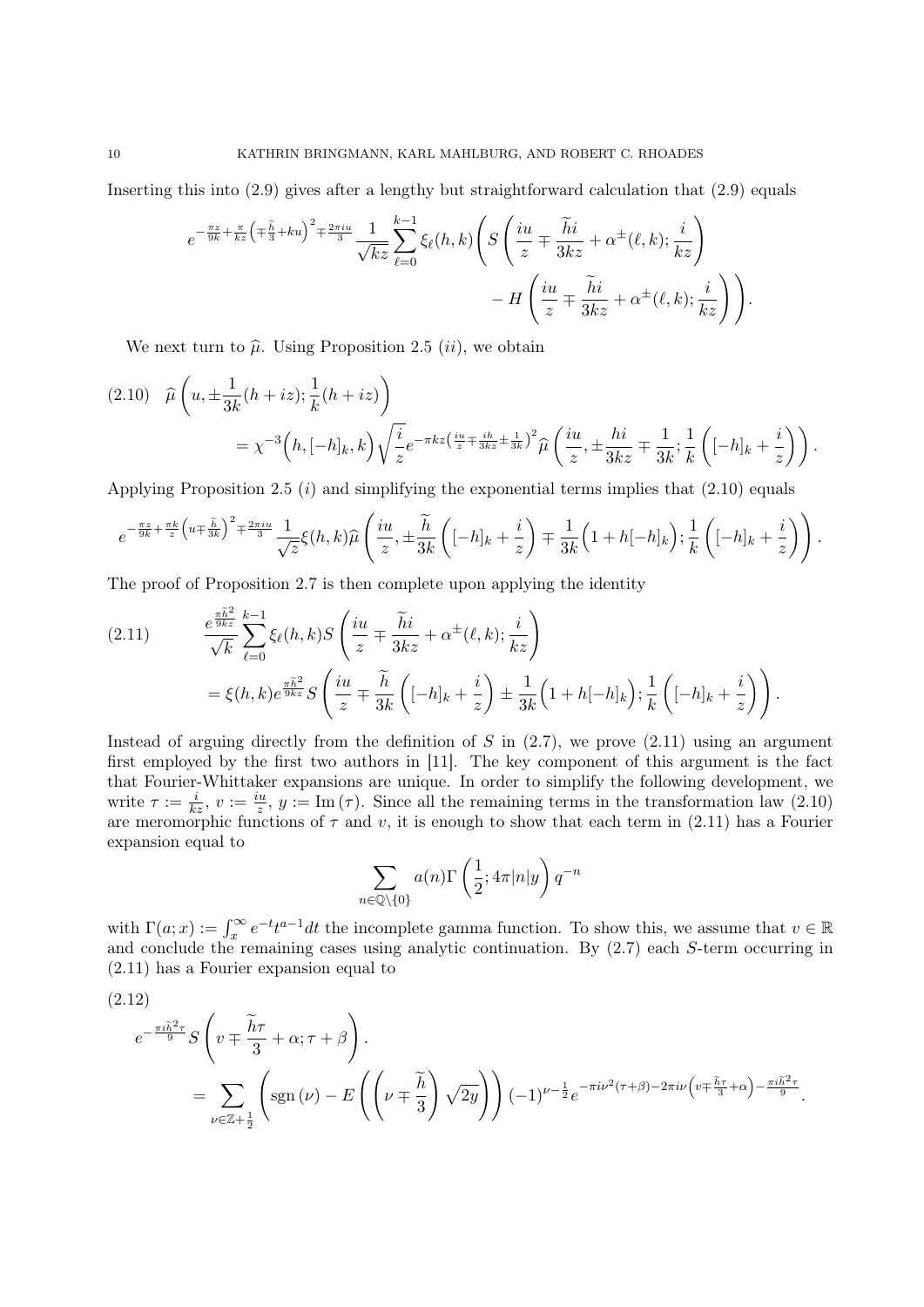for some real  $\alpha$  and  $\beta$ . Using that  $-\frac{1}{2} < \frac{h}{3} < \frac{1}{2}$  we have

$$
sgn(\nu) - E\left(\left(\nu \mp \frac{\widetilde{h}}{3}\right)\sqrt{2y}\right) = \frac{sgn(\nu)}{\sqrt{\pi}}\Gamma\left(\frac{1}{2}, 2\pi\left(\nu \mp \frac{\widetilde{h}}{3}\right)^2y\right).
$$

Thus (2.12) is equal to

$$
\frac{1}{\sqrt{\pi}}\sum_{\nu\in\mathbb{Z}+\frac{1}{2}}\operatorname{sgn}(\nu)(-1)^{\nu-\frac{1}{2}}\Gamma\left(\frac{1}{2};2\pi\left(\nu\mp\frac{\widetilde{h}}{3}\right)^2y\right)e^{-\pi i\tau\left(\nu\mp\frac{\widetilde{h}}{3}\right)^2-\pi i\nu^2\beta-2\pi i\nu(v+\alpha)}.
$$

Combining the above gives the statement of the theorem.

Having established Proposition 2.7 we return to the proof of Proposition 2.6.

*Proof of Proposition 2.6.* For notational simplicity we distinguish between the cases  $3|k$  and  $3 \nmid k$ .

We start with the case  $3|k$  and use that in this case, we have that  $\tilde{h}^2 = 1$ . Recall that we choose  $[-h]_k$  for  $[-h]_{\frac{k}{3}}$ . Using (2.3) and (2.5) the last summand in (2.8) transforms directly into the last summand of part (*i*). For the  $\mu$ -functions, we send  $u \to 3u$ ,  $k \to \frac{k}{3}$  in Proposition 2.7. Thus, shifting by  $\frac{1}{k}(1+h[-h]_k) \in \mathbb{Z}$  in the second argument in  $\mu$ , and noting that  $(-1)^{\frac{1}{k}(1+h[-h]_k)} = (-1)^k$  gives the claim for  $3 \nvert k$ .

Similarly, if  $3 \nmid k$  the last summand in (2.8) transforms to

$$
-\frac{2}{3}\sqrt{\frac{i}{z}}e^{\frac{3\pi k u^2}{z}}\chi^{-1}\Big(h,[-h]_k,k\Big)\frac{\sin(\pi u)e^{\frac{\pi i}{12k}(h+iz)}\eta^3\left(\frac{1}{k}\left([-3h]_k+\frac{i}{3z}\right)\right)}{\vartheta\left(\frac{iu}{z};\frac{1}{k}\left([-3h]_k+\frac{i}{3z}\right)\right)\eta\left(\frac{1}{k}\left([-h]_k+\frac{i}{z}\right)\right)}.
$$

This can be rewritten in the form claimed in the Proposition statement by recalling the assumptions that  $3 \mid [-h]_k$  and using  $[3]_{8k}$  instead of  $[3]_k$ .

We next turn to the terms  $\mu(3u, \pm iz; 3iz)$ . We send  $u \mapsto 3u$ ,  $h \mapsto 3h$ , and  $z \mapsto 3z$  in Proposition 2.7. Hence  $3h = 0$ , resulting in

$$
\frac{1}{\sqrt{3z}}e^{-\frac{\pi z}{3k}+\frac{3\pi ku^2}{z}}\mp 2\pi iu\left(\xi(3h,k)\mu\left(\frac{iu}{z},\mp\frac{1}{3k}\left(1+3h[-3h]_k\right);\frac{1}{k}\left([-3h]_k+\frac{i}{3z}\right)\right)\right) \n+\frac{i}{2\sqrt{k}}\sum_{\ell=0}^{k-1}\xi_{\ell}(3h,k)H\left(\frac{iu}{z}+\alpha^{\pm}(\ell,k);\frac{i}{3kz}\right)\right).
$$

Using that  $2 \mid [-h]_k$  for k odd and  $[-3h]_{2k}$  instead of  $[-3h]_k$  for k even gives

$$
\mp \frac{1}{3k} \left( 1 - k^2 + 3h[-3h]_k \right) \in 2\mathbb{Z}.
$$

The claim now follows by using Proposition 2.3 (i) and Proposition 2.5 (*i*).

2.4. Some Multiplier Identities. We give a pair of identities for the multipliers appearing in Proposition 2.6.

**Lemma 2.8.** (i) If  $3 \mid k$ , then

$$
\xi'\left(h,\frac{k}{3}\right) = \left(\frac{h}{3}\right)\chi^{-1}\left(h,[-h]_{3k},k\right)i^{\frac{1}{2}}e^{\frac{\pi i}{3k}(h-[-h]_{3k})}.
$$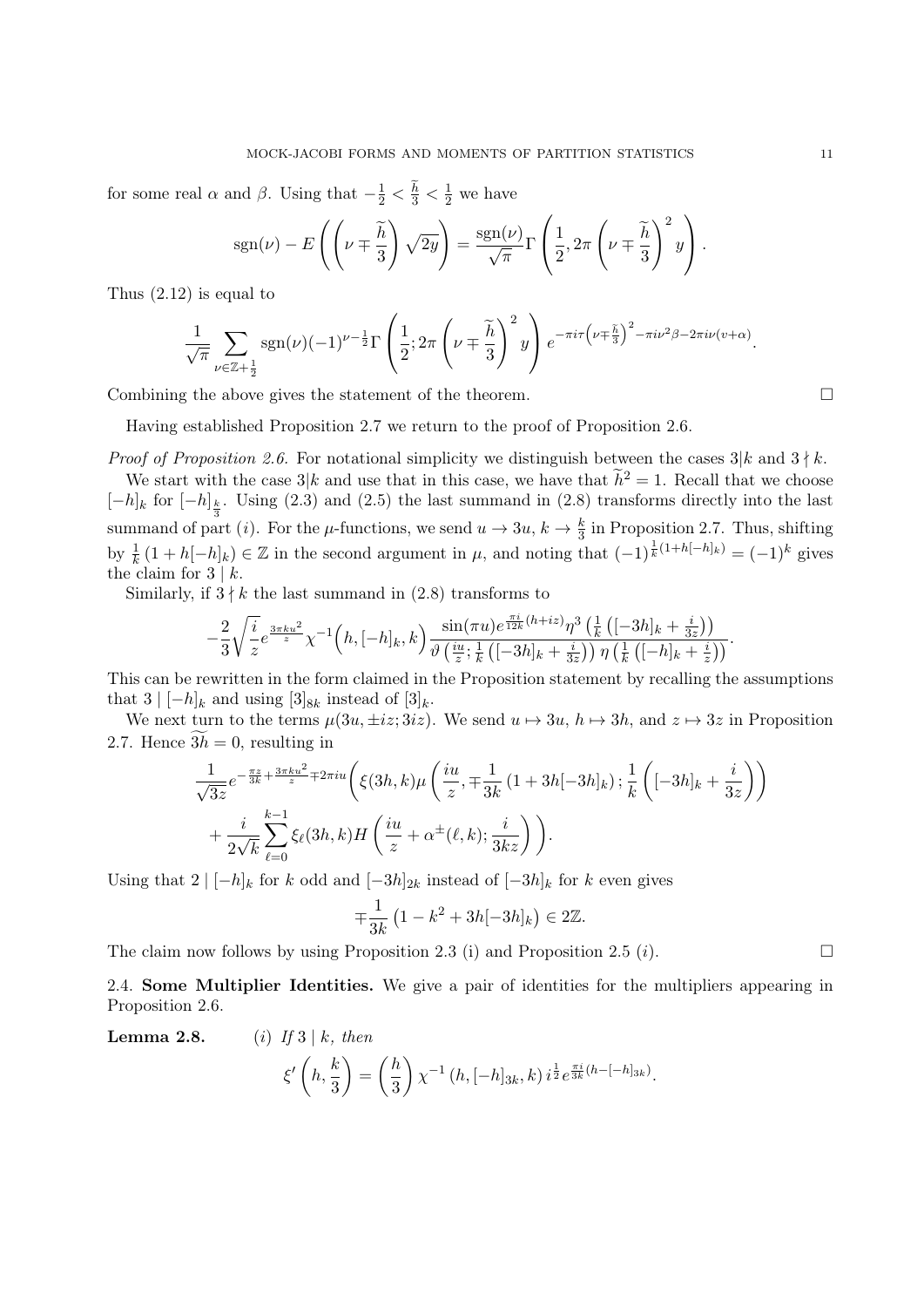(*ii*) If  $3 \nmid k$ , then

$$
\xi(3h,k) = i^{\frac{3}{2}}(-1)^{k+1}\left(\frac{k}{3}\right)e^{\frac{\pi ih}{3k}}\chi^{-1}(h,[-h]_k,k).
$$

*Proof.* We begin with the case  $3 \nvert k$ . Recall we take  $[-h]_{3k}$  instead of  $[-h]_{\frac{k}{3}}$ . Thus

$$
\xi'\left(h,\frac{k}{3}\right) = (-1)^k e^{\frac{\pi i}{4}} \chi^{-3}\left(h,[-h]_{3k},\frac{k}{3}\right) (-1)^{h+1} e^{-\frac{\pi i[-h]_{3k}}{3k} (1+h^2)}.
$$

Note if  $-h[-h]_{3k} - \beta k = 1$ , then  $3 | \beta$ . Additionally, if  $-h[-h]_{3k} - \beta' \frac{k}{3} = 1$ , then  $\beta' = 3\beta$ . We distinguish two cases, depending on whether  $k$  is odd or even.

In the case of k odd we obtain, using that  $2 | [-h]_{3k}$ ,

$$
\frac{\chi(h,[-h]_{3k},k)}{\chi^3\left(h,[-h]_{3k},\frac{k}{3}\right)} = \left(\frac{h}{3}\right).
$$

From this we conclude  $(i)$  for odd  $k$ .

In the case 3 | k and k is even we have  $[-h]_{24k}$  instead of  $[-h]_k$ . Thus

$$
\frac{\chi(h, [-h]_{24k}, k)}{\chi^3(h, [-h]_{24k}, \frac{k}{3})} = i\left(\frac{3}{h}\right)e^{-\frac{\pi i h}{2}} = \left(\frac{h}{3}\right).
$$

Noting that  $e^{-\frac{\pi i h}{3k}(1+h[-h]_{24k})} = 1$  completes the proof of (*i*).

We next turn to the case  $3 \nmid k$ . We obtain

$$
\xi(3h,k) = i^{\frac{1}{2}}(-1)^h \chi^{-3} (3h, [-3h]_k, k) e^{-\frac{\pi i h^2 [-3h]_k}{k}}.
$$

We again consider the two cases k odd and k even separately. In the k odd case 24  $\vert -h\vert_k$  yielding

$$
\frac{\chi(h,[-h]_k,k)}{\chi^3(3h,[-3h]_k,k)} = \left(\frac{3}{k}\right)i^ke^{-\frac{2\pi i h k}{3}}.
$$

Hence

$$
\xi(3h,k) = -i^{-\frac{1}{2}} \left(\frac{k}{3}\right) (-1)^h \chi^{-1}(h,[-h]_k,k) e^{-\frac{2\pi i h k}{3} - \frac{\pi i h^2 [-3h]_k}{k}},
$$

which leads to (ii) for k odd using that  $e^{-\frac{2\pi i h k}{3} - \frac{\pi i h^2[-3h]_k}{k}} = (-1)^h e^{\frac{\pi i h}{3k}}$ .

In the case  $3 \nmid k$  and  $2 \nmid k$  we have  $[-3h]_{8k}$  instead of  $[-3h]_k$ . Noting  $1+3h[-3h]_{8k} \equiv 0 \pmod{2k}$ gives that  $e^{-\frac{\pi i h}{3k}(1+3h[-3h]_{8k})} = e^{-\frac{\pi i hk}{3}}$ . From this we conclude that

$$
\frac{\chi(h, [-h]_{8k}, k)}{\chi^3(3h, [-3h]_{8k}, k)} = i\left(\frac{k}{3}\right)e^{-\frac{2\pi i h k}{3}}.
$$

Thus we obtain  $(ii)$  for  $3 \nmid k$  and  $k$  even.

## 3. Asymptotics of Taylor Expansions

## 3.1. A General Lemma. For  $\nu \in \mathbb{R}$  define

$$
f_{\nu}(u; z) := e^{\frac{\nu \pi u^2}{z}} \frac{\sin(\pi u)}{\sinh(\frac{\pi u}{z})}.
$$

We show the following Taylor expansion of  $f_{\nu}$  as a function of u.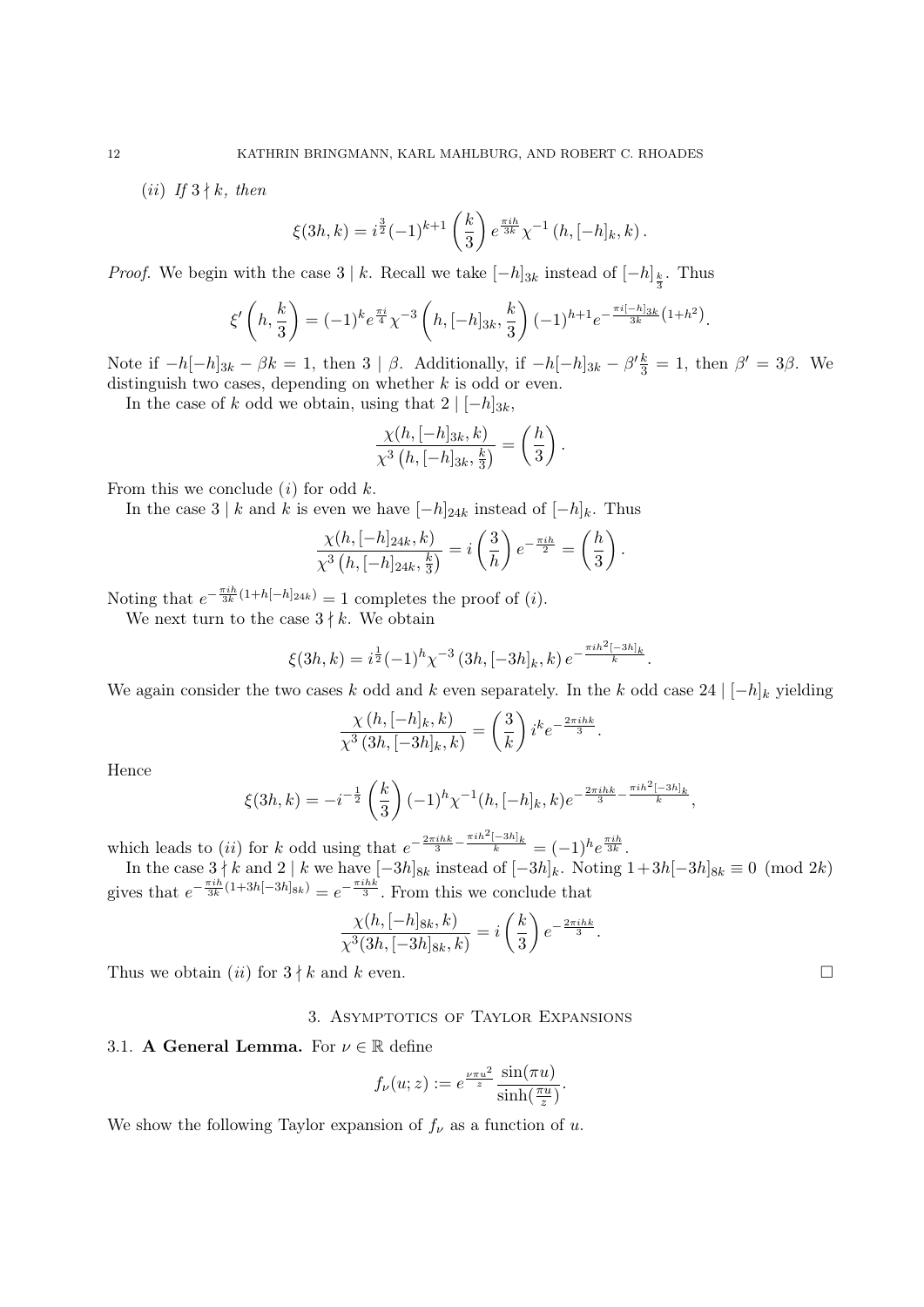Lemma 3.1. We have

$$
f_{\nu}(u;z) = \sum_{r=0}^{\infty} \frac{(2\pi i u)^{2r}}{(2r)!} \sum_{a+b+c=r} \nu^{a} \kappa(a,b,c) z^{1-a-2c},
$$

where  $\kappa(a, b, c)$  was defined in (1.7).

Proof. The lemma follows easily from the following Laurent series expansions:

$$
e^x = \sum_{k=0}^{\infty} \frac{x^k}{k!} , \quad \sin(x) = \sum_{k=0}^{\infty} \frac{(-1)^k x^{2k+1}}{(2k+1)!} , \quad \text{and} \quad \frac{1}{\sinh(x)} = x^{-1} \sum_{n=0}^{\infty} B_{2n} \left(\frac{1}{2}\right) \frac{(2x)^{2n}}{(2n)!} .
$$

The last of these expansions follows from the generating function for the Bernoulli polynomials

(3.1) 
$$
\frac{te^{tx}}{e^t - 1} = \sum_{n=0}^{\infty} B_n(x) \frac{t^n}{n!}
$$

using that  $B_{\ell}$   $\left(\frac{1}{2}\right)$  $\frac{1}{2}$  = 0 for  $\ell$  odd.

3.2. Cranks. We recall (1.6). We will use Proposition 2.2 to determine an "asymptotic" Taylor expansion as  $z \to 0$ . Using the product expansion in (2.2), we have

,

$$
\vartheta\left(\frac{iu}{z};\frac{1}{k}\left([-h]_k+\frac{i}{z}\right)\right)^{-1} = i\frac{e^{-\frac{\pi i}{4k}\left([-h]_k+\frac{i}{z}\right)}}{2\sinh(\frac{\pi u}{z})} + u^{-1}\sum_{r\geq 0} a_r(z)\frac{(2\pi i u)^r}{r!}
$$

with  $|a_r(z)| \ll_r |z|^{1-r} e^{-\frac{7\pi}{4k}Re(\frac{1}{z})}$ . In an abuse of notation, we will repeatedly write  $a_r(z)$  for the Taylor coefficients of various error terms that are polynomially or exponentially decaying as  $z \to 0$ .

Combining this with the asymptotic expansion of  $\eta$ , we obtain

$$
\mathcal{C}(u;q) = -i^{\frac{3}{2}} e^{\frac{\pi i}{12k}(h - [-h]_k)} \chi^{-1}\Big(h, [-h]_k, k\Big) e^{\frac{\pi}{12k}(\frac{1}{z} - z)} z^{-\frac{1}{2}} f_k(u;z) + \sum_{r=0}^{\infty} a_r(z) \frac{(2\pi i u)^r}{r!},
$$

where now  $|a_r(z)| \ll |z|^{\frac{1}{2}-r}e^{-\frac{\alpha}{k}Re(\frac{1}{z})}$  for some  $\alpha > 0$  independent of k (the exact value of  $\alpha$  is unimportant here and elsewhere, and the key feature is simply that it is positive; we further abuse notation and let  $\alpha$  denote all such exponents of error terms).

Using Lemma 3.1, we obtain an explicit asymptotic for the crank generating function.

Proposition 3.2. In the notation above

$$
\mathcal{C}\left(u; e^{\frac{2\pi i}{k}(h+iz)}\right) = -i^{\frac{3}{2}}e^{\frac{\pi i}{12k}(h-[-h]_k)}\chi^{-1}\left(h, [-h]_k, k\right)e^{\frac{\pi}{12k}\left(\frac{1}{z}-z\right)}\sum_{r=0}^{\infty}\frac{(2\pi iu)^{2r}}{(2r)!}
$$

$$
\times \sum_{a+b+c=r} k^a\kappa(a,b,c)z^{\frac{1}{2}-a-2c} + \sum_{r=0}^{\infty} a_r(z)\frac{(2\pi iu)^r}{r!},
$$

where the coefficients  $a_r(z)$  satisfy the asymptotic bounds  $a_r(z) \ll_r |z|^{\frac{1}{2}-r} e^{-\frac{\alpha}{k}Re(\frac{1}{z})}$  for some  $\alpha > 0$ independent of k.

Proposition 3.2 allows us to determine the asymptotic behavior of the crank moments.

Corollary 3.3. We have

$$
C_{2\ell}\left(e^{\frac{2\pi i}{k}(h+iz)}\right) = -i^{\frac{3}{2}}e^{\frac{\pi i}{12k}(h-[-h]_k)}\chi^{-1}\left(h,[-h]_k,k\right)e^{\frac{\pi}{12k}\left(\frac{1}{z}-z\right)}\sum_{a+b+c=\ell}k^a\kappa(a,b,c)z^{\frac{1}{2}-a-2c}+a_{2\ell}(z),
$$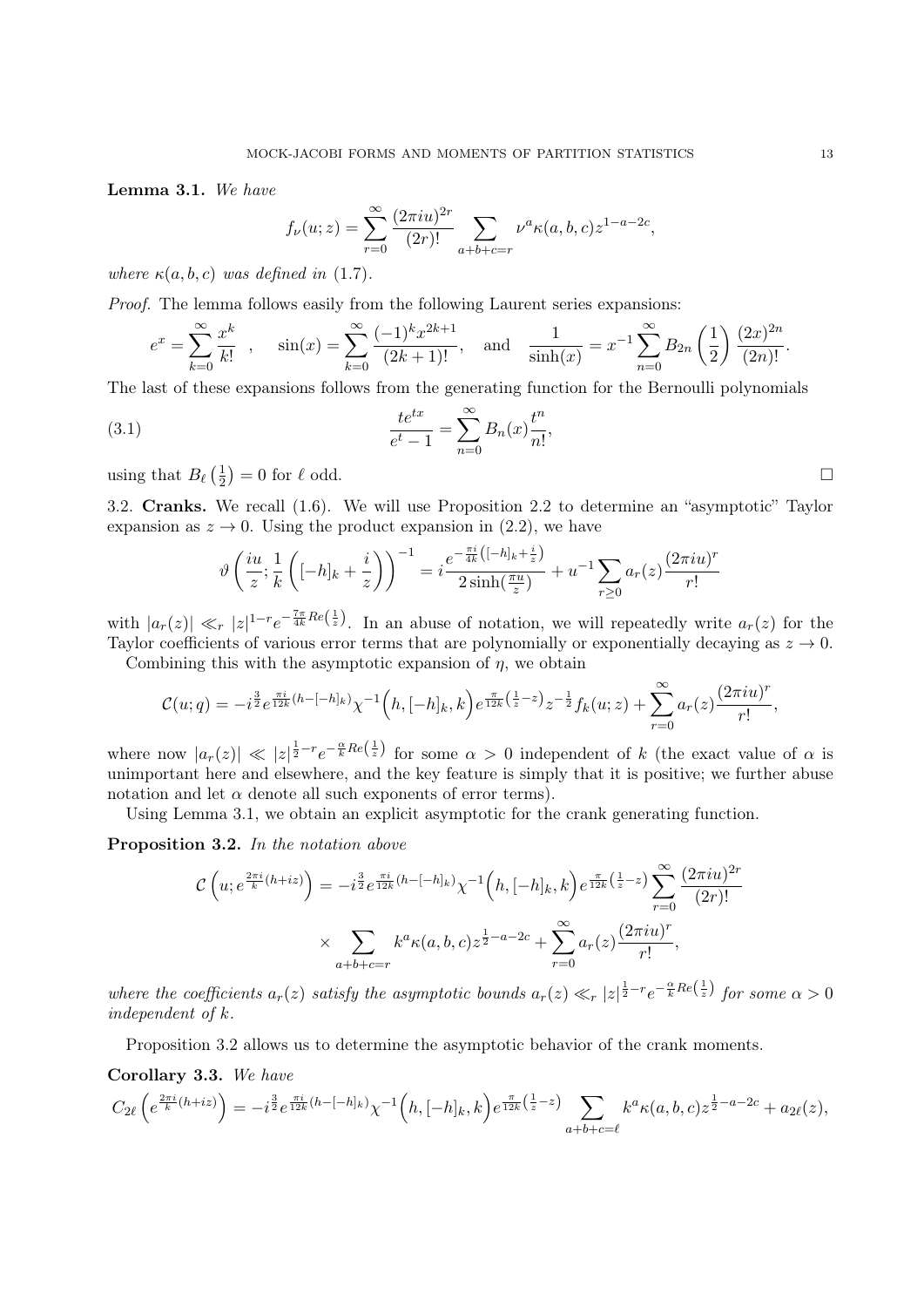where the coefficients  $a_{2\ell}(z)$  satisfy the asymptotic bounds  $a_{2\ell}(z) \ll_{\ell} z^{\frac{1}{2}-2\ell} e^{-\frac{\alpha}{k}Re(\frac{1}{z})}$  for some  $\alpha > 0$ independent of k.

3.3. Mordell Integrals. In this section we provide an estimate for the  $H$ -integrals appearing in Proposition 2.6. We assume throughout the rest of the paper that  $\text{Re}(\frac{1}{2})$  $\frac{1}{z}$  >  $\frac{k}{2}$  $\frac{k}{2}$ . Define for  $-\frac{1}{2} < \alpha < \frac{1}{2}$  the function

$$
H_{k,h,\alpha}(u;z) := H\left(\frac{iu}{z} + \alpha \mp \frac{\widetilde{h}i}{3kz};\frac{i}{kz}\right) = \int_{\mathbb{R}} \frac{e^{-\frac{\pi x^2}{kz} - 2\pi x\left(\frac{iu}{z} + \alpha \mp \frac{\widetilde{h}i}{3kz}\right)}}{\cosh(\pi x)}dx.
$$

In this section we establish bounds for the Taylor coefficients of  $H_{k,h,\alpha}$ .

**Lemma 3.4.** With  $H_{k,h,\alpha}^{(\ell)}(u;z) := \left(\frac{\partial}{\partial u}\right)^{\ell} H(u;z)$  we have

$$
\left|H_{k,h,\alpha}^{(\ell)}(0;z)\right| \ll_{\ell} |z|^{-\ell} e^{-\frac{\pi \tilde{h}^2}{9k}Re\left(\frac{1}{z}\right)}.
$$

Proof. We rewrite

$$
H_{k,h,\alpha}(u;z) = e^{-\frac{\pi \tilde{h}^2}{9kz} \mp \frac{2\pi i \tilde{h}\alpha}{3}} \int_{\mathbb{R}+\frac{\tilde{h}i}{3}} \frac{e^{-\frac{\pi x^2}{kz} - 2\pi x \alpha - \frac{2\pi i u}{z} \left(x \pm \frac{\tilde{h}i}{3}\right)}}{\cosh\left(\pi \left(x \pm \frac{\tilde{h}i}{3}\right)\right)}} dx
$$
  

$$
= e^{-\frac{\pi \tilde{h}^2}{9kz} \mp \frac{2\pi i \tilde{h}\alpha}{3}} \int_{\mathbb{R}} \frac{e^{-\frac{\pi x^2}{kz} - 2\pi x \alpha - \frac{2\pi i u}{z} \left(x \pm \frac{\tilde{h}i}{3}\right)}}{\cosh\left(\pi \left(x \pm \frac{\tilde{h}i}{3}\right)\right)}} dx,
$$

where for the last equality we used the Residue Theorem to shift the path back to  $\mathbb R$  (noting that there are no poles in the shifted region). Differentiating then gives

$$
H_{k,h,\alpha}^{(\ell)}(0;z) = e^{-\frac{\pi \widetilde{h}^2}{9kz} + \frac{2\pi i \widetilde{h}\alpha}{3}} \left(-\frac{2\pi i}{z}\right)^{\ell} \int_{\mathbb{R}} \left(x \pm \frac{i\widetilde{h}}{3}\right)^{\ell} \frac{e^{-\frac{\pi x^2}{kz} - 2\pi x \alpha}}{\cosh\left(\pi \left(x \pm \frac{\widetilde{h}i}{3}\right)\right)} dx.
$$

Since  $-\frac{1}{2} < \alpha < \frac{1}{2}$ , we may bound

$$
\frac{e^{-2\pi x\alpha}}{\cosh\left(\pi\left(x\pm\frac{\widetilde{h}i}{3}\right)\right)} \ll 1.
$$

Thus

$$
\left|H_{k,h,\alpha}^{(\ell)}(0;z)\right| \ll_{\ell} |z|^{-\ell} e^{-\frac{\pi \widetilde{h}^2}{9k}\mathrm{Re}\left(\frac{1}{z}\right)} \int_{0}^{\infty} x^{\ell} e^{-\frac{\pi x^2}{k}\mathrm{Re}\left(\frac{1}{z}\right)} dx.
$$

A change of variables gives the bound stated in the lemma.

3.4. Ranks. In this section we prove an asymptotic result for the rank generating function. Recall  $(1.6).$ 

Proposition 3.5. Assuming the notation above, we have

$$
\mathcal{R}(u;q) = -i^{\frac{3}{2}} e^{\frac{\pi i}{12k}(h - [-h]_k)} \chi^{-1}\left(h, [-h]_k, k\right) e^{\frac{\pi}{12k}\left(\frac{1}{z} - z\right)} \sum_{r=0}^{\infty} \frac{(2\pi i u)^{2r}}{(2r)!}
$$

$$
\times \sum_{a+b+c=r} (3k)^a \kappa(a,b,c) z^{\frac{1}{2}-a-2c} + \sum_{\ell=0}^{\infty} a_{\ell}(z) \frac{(2\pi i u)^{\ell}}{\ell!}.
$$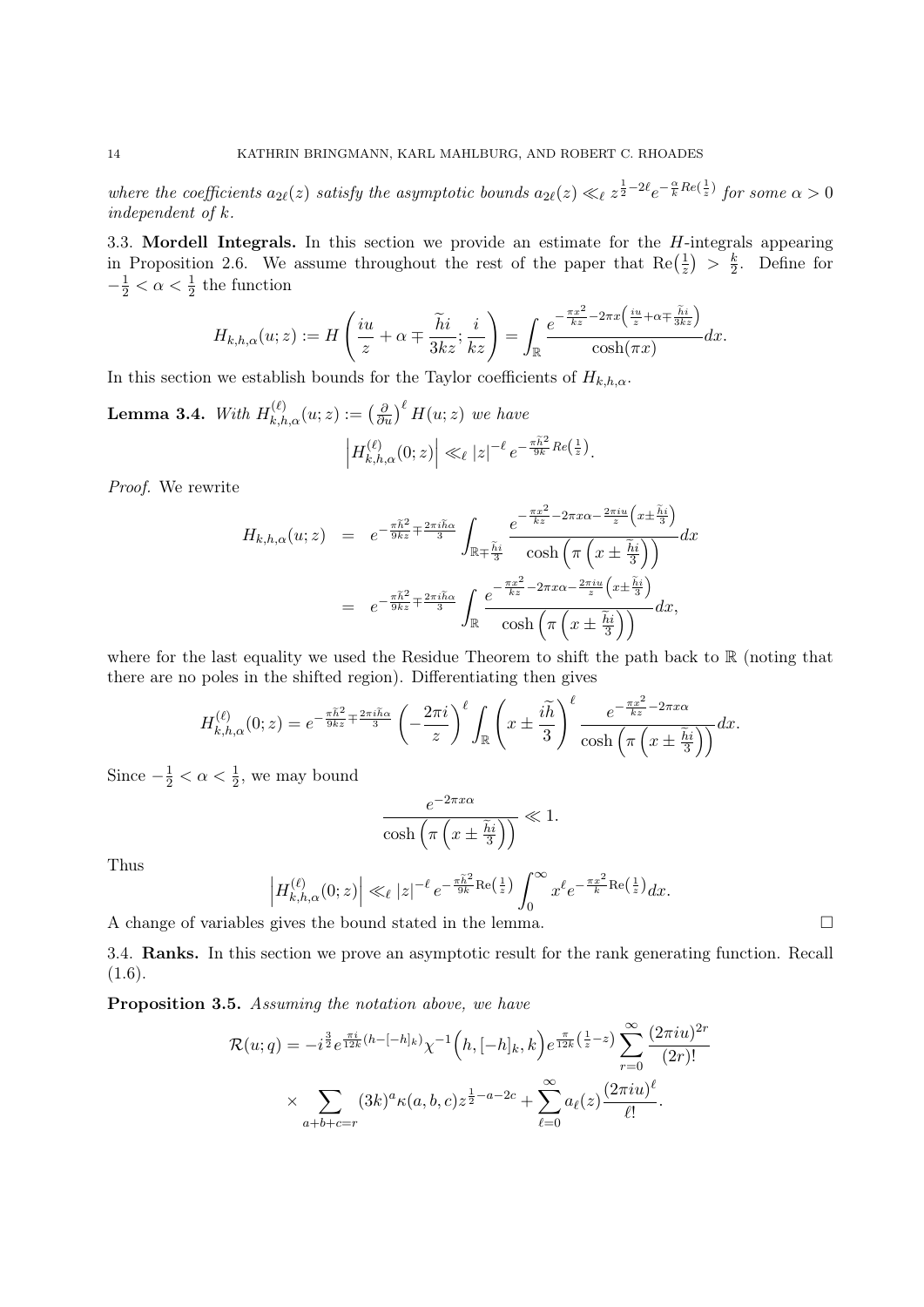where the coefficients  $a_{\ell}(z)$  satisfy the asymptotic bounds  $a_{\ell}(z) \ll_{\ell} k^{\frac{1}{2}} |z|^{\frac{1}{2}-\ell}$ .

In the following corollary we give the asymptotic expansion for each of the Taylor coefficients.

Corollary 3.6. With the notation from above we have

$$
R_{2\ell}\left(e^{\frac{2\pi i}{k}(h+iz)}\right) = -i^{\frac{3}{2}}e^{\frac{\pi i}{12k}(h-[-h]_k)}\chi^{-1}\left(h,[-h]_k,k\right)e^{\frac{\pi}{12k}\left(\frac{1}{z}-z\right)}\sum_{a+b+c=\ell}(3k)^a\kappa(a,b,c)z^{\frac{1}{2}-a-2c}+a_{2\ell}(z),
$$

where the coefficients  $a_{2\ell}(z)$  satisfy the asymptotic bounds  $a_{2\ell}(z) \ll_{\ell} k^{\frac{1}{2}} |z|^{\frac{1}{2}-2\ell}$ .

*Proof of Proposition 3.5.* We consider first the case  $3 \nmid k$ . As in the case for the crank, we deduce the asymptotic behavior of  $\vartheta$  and  $\eta$  from (2.5) and (2.3), yielding that the asymptotic of the modular term appearing in part  $(ii)$  of Proposition 2.6 is given by

$$
(3.2) \qquad -\frac{1}{3}i^{\frac{3}{2}}\chi^{-1}\left(h,[-h]_k,k\right)e^{\frac{\pi i}{12k}(h-[-h]_k)}\frac{1}{\sqrt{z}}e^{\frac{\pi}{12k}\left(\frac{1}{z}-z\right)}f_{3k}(u;z)+\sum_{\ell\geq 0}a_{\ell}(z)\frac{(2\pi i u)^{\ell}}{\ell!},
$$

with  $a_{\ell}(z) \ll_{\ell} |z|^{\frac{1}{2}-\ell} e^{-\frac{\alpha}{k} \text{Re}(\frac{1}{z})}$  for some  $\alpha > 0$  independent of k.

Using the asymptotic behavior of  $\vartheta$  and observing that in the sum defining  $\mu$  only the term  $n = 0$ contributes to the asymptotic main term, we obtain that

$$
\mu\left(\frac{iu}{z}, \mp\frac{k}{3}; \frac{1}{3k}\left([-h]_k + \frac{i}{z}\right)\right) = \frac{e^{-\frac{\pi u}{z}}}{\vartheta\left(\mp\frac{k}{3}; \frac{1}{3k}\left([-h]_k + \frac{i}{z}\right)\right)} \sum_{n\in\mathbb{Z}} \frac{(-1)^n e^{\frac{\pi i}{3k}\left(n^2+n\right)\left([-h]_k + \frac{i}{z}\right)} e^{\mp\frac{2\pi i n k}{3}}}{1 - e^{-\frac{2\pi u}{z}} e^{\frac{2\pi i n}{3k}\left([-h]_k + \frac{i}{z}\right)}}}{1 - e^{-\frac{2\pi u}{z}} e^{\frac{2\pi i n k}{3k}\left([-h]_k + \frac{i}{z}\right)}} \\
= \pm \frac{(-1)^{k+1}\left(\frac{k}{3}\right) e^{-\frac{\pi i}{12k}\left([-h]_k + \frac{i}{z}\right)}}{2\sqrt{3}\sinh\left(\frac{\pi u}{z}\right)} + u^{-1} \sum_{\ell=0}^{\infty} a_{\ell}(z) \frac{(2\pi i u)^{\ell}}{\ell!},
$$

with  $a_{\ell}(z) \ll_{\ell} |z|^{1-\ell} e^{-\frac{\alpha}{k} \text{Re}(\frac{1}{z})}$  for some  $\alpha$  independent of k. Therefore,

$$
\begin{split} \mp \frac{2\sin(\pi u)}{\sqrt{3z}} e^{-\frac{\pi z}{12k} - \frac{\pi i h}{4k} + \frac{3\pi k u^2}{z}} \xi(3h, k) \mu\left(\frac{iu}{z}, \mp \frac{k}{3}; \frac{1}{3k} \left( [-h]_k + \frac{i}{z} \right) \right) \\ (3.3) \qquad &= \frac{1}{3} (-1)^k \left( \frac{k}{3} \right) \xi(3h, k) e^{-\frac{\pi i h}{4k} - \frac{\pi i}{12k} [-h]_k} \frac{1}{\sqrt{z}} e^{\frac{\pi}{12k} \left( \frac{1}{z} - z \right)} f_{3k}(u; z) + \sum_{\ell \ge 0} \alpha_{\ell}(z) \frac{(2\pi i u)^{\ell}}{\ell!}, \end{split}
$$

where  $\alpha_{\ell}(z) \ll_{\ell} |z|^{\frac{1}{2}-\ell} e^{-\frac{\alpha}{k} \text{Re}(\frac{1}{z})}$  for some  $\alpha > 0$  independent of k.

To give an asymptotic for the rank generating function it remains to consider the terms with the Mordell integrals H. We use Lemma 3.4 with  $\alpha = \alpha^{\pm}(\ell, k)$ . This implies that

(3.4) 
$$
\frac{\sin(\pi u)}{\sqrt{z}} e^{-\frac{\pi z}{12k} + \frac{3\pi k u^2}{z}} H\left(\frac{iu}{z} + \alpha^{\pm}(\ell, k); \frac{i}{3kz}\right) = \sum_{\ell \ge 0} a_{\ell}(z) \frac{(2\pi i u)^{\ell}}{\ell!},
$$

with  $a_{\ell}(z) \ll_{\ell} |z|^{\frac{1}{2}-\ell}$ .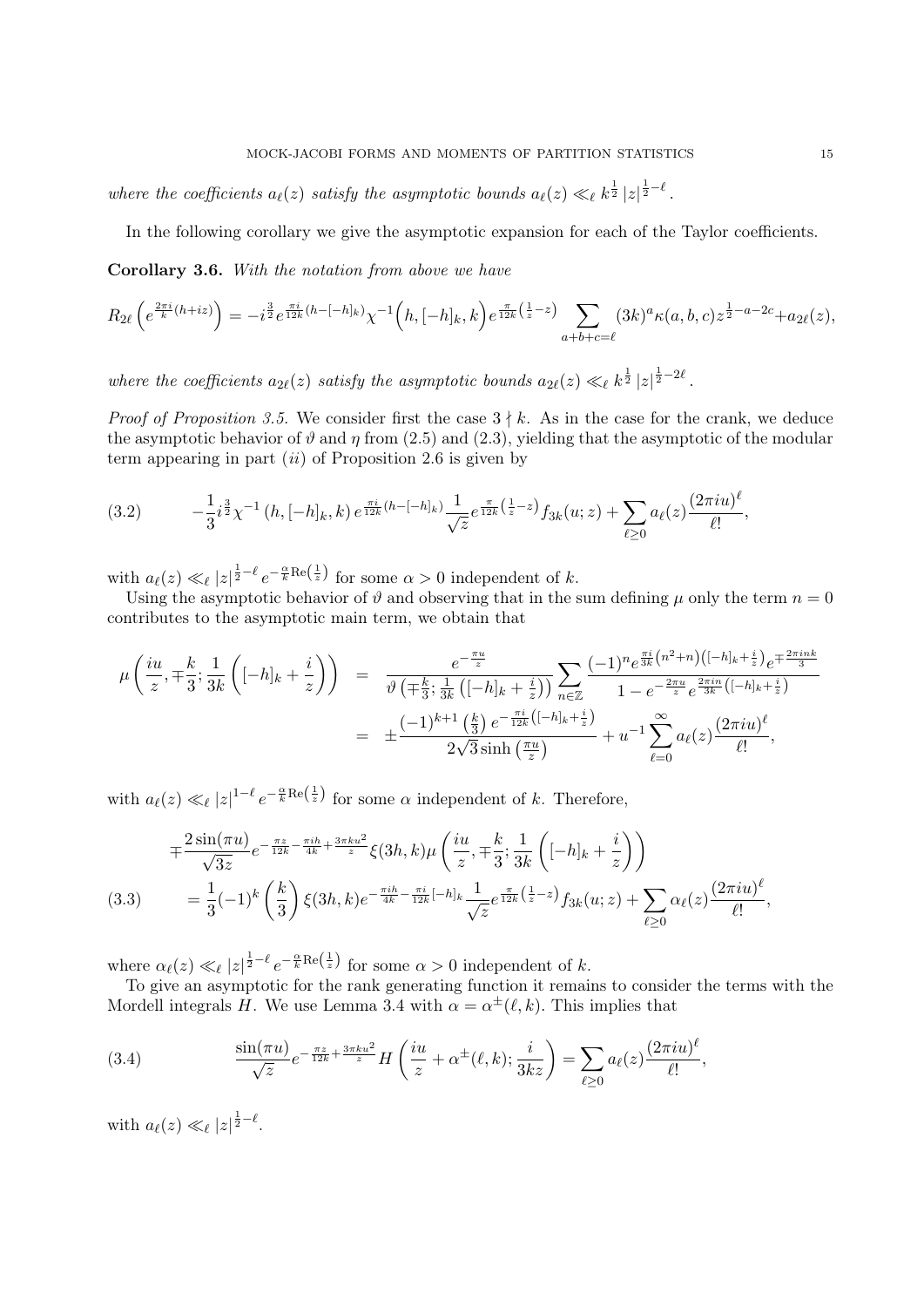Using  $(3.2)$ ,  $(3.3)$ , and  $(3.4)$  with Proposition 2.6 we thus have

$$
R\left(e^{2\pi iu}; e^{\frac{2\pi i}{k}(h+iz)}\right) = -\frac{i^{\frac{3}{2}}}{3}e^{\frac{\pi i}{12k}(h-[-h]_k)}\frac{f_{3k}(u;z)}{\sqrt{z}}e^{\frac{\pi}{12k}\left(\frac{1}{z}-z\right)}\chi^{-1}\left(h,[-h]_k,k\right) \times\left(1-2(-1)^k\left(\frac{k}{3}\right)i^{-\frac{3}{2}}\xi(3h,k)\chi\left(h,[-h]_k,k\right)e^{-\frac{\pi ih}{3k}}\right) +\sum_{\ell\geq 0}a_{\ell}(z)\frac{(2\pi iu)^{\ell}}{\ell!},
$$

with  $a_{\ell}(z) \ll_{\ell} k^{\frac{1}{2}} |z|^{\frac{1}{2}-\ell}$ . Applying Lemma 2.8 we obtain

$$
(3.5)
$$

$$
R\left(e^{2\pi iu};e^{\frac{2\pi i}{k}(h+iz)}\right)=-i^{\frac{3}{2}}\chi^{-1}\left(h,[-h]_k,k\right)e^{\frac{\pi i}{12k}(h-[-h]_k)}e^{\frac{\pi}{12k}\left(\frac{1}{z}-z\right)}\frac{f_{3k}(u;z)}{\sqrt{z}}+\sum_{\ell\geq 0}a_{\ell}(z)\frac{(2\pi i u)^{\ell}}{\ell!},
$$

with  $a_{\ell}(z) \ll_{\ell} k^{\frac{1}{2}} |z|^{\frac{1}{2}-\ell}$ . Using Lemma 3.1 gives the claimed expansion for  $3 \nmid k$ .

Next we consider the case  $\overline{3}$  | k. Similarly as before we obtain that the contribution from the modular term of Proposition 2.6 is

$$
-i^{\frac{3}{2}}z^{-\frac{1}{2}}e^{\frac{3\pi ku^2}{z}}\frac{\sin(\pi u)}{\sinh\left(\frac{3\pi u}{z}\right)}\chi^{-1}(h,[-h]_{3k},k)e^{\frac{\pi i}{12k}(h-[-h]_{3k})}e^{\frac{\pi}{12k}\left(\frac{1}{z}-z\right)}+\sum_{\ell\geq 0}\alpha_{\ell}(z)\frac{(2\pi i u)^{\ell}}{\ell!},
$$

with  $a_{\ell}(z) \ll_{\ell} |z|^{\frac{1}{2}-\ell} e^{-\frac{\alpha}{k} \text{Re}(\frac{1}{z})}$  for some  $\alpha > 0$  independent of k.

Next we turn to the asymptotics of the  $\mu$ -terms from Proposition 2.6. Using that

$$
\mu\left(\frac{3iu}{z}, \pm \widetilde{h}\tau; 3\tau\right) = \frac{e^{-\frac{3\pi u}{z}}}{\vartheta\left(\pm \widetilde{h}\tau; 3\tau\right)} \sum_{n \in \mathbb{Z}} \frac{(-1)^n e^{3\pi i (n^2 + n)\tau \pm 2\pi i n \widetilde{h}\tau}}{1 - e^{-\frac{6\pi u}{z}} e^{6\pi i n \tau}}
$$

gives that

$$
\mu\left(\frac{3iu}{z}, \pm \frac{\widetilde{h}}{k}\left([-h]_{3k} + \frac{i}{z}\right); \frac{1}{k}\left([-h]_{3k} + \frac{i}{z}\right)\right) = \left(\frac{\pm \widetilde{h}}{3}\right) \frac{ie^{-\frac{\pi}{4kz} + \frac{\pi i [-h]_{3k}}{4k}}}{2\sinh\left(\frac{3\pi u}{z}\right)} + \sum_{\ell \ge 0} a_{\ell}(z) \frac{(2\pi i u)^{\ell}}{\ell!},
$$

with  $c_{\ell}(z) \ll_{\ell} |z|^{1-\ell} e^{-\frac{25\pi}{4k} \text{Re}\left(\frac{1}{z}\right)}$ .

Additionally we must consider the asymptotics of  $H\left(\frac{3iu}{z} + \frac{\tilde{h}i}{kz} + \alpha; \frac{3i}{kz}\right)$ , with  $\alpha = \alpha^{\pm} \left( \ell, \frac{k}{3} \right)$ . We apply Lemma 3.4 to obtain

$$
\frac{\sin(\pi u)}{\sqrt{z}}e^{-\frac{\pi z}{12k}+\frac{3\pi k u^2}{z}+\frac{\pi}{3kz}}H\left(\frac{3iu}{z}+\frac{\widetilde{h}i}{kz}+\alpha^{\pm}\left(\ell,\frac{k}{3}\right);\frac{3i}{kz}\right)=\sum_{\ell=0}^{\infty}a_{\ell}(z)\frac{(2\pi i u)^{\ell}}{\ell!},
$$

with  $a_{\ell}(z) \ll_{\ell} |z|^{\frac{1}{2}-\ell}$ .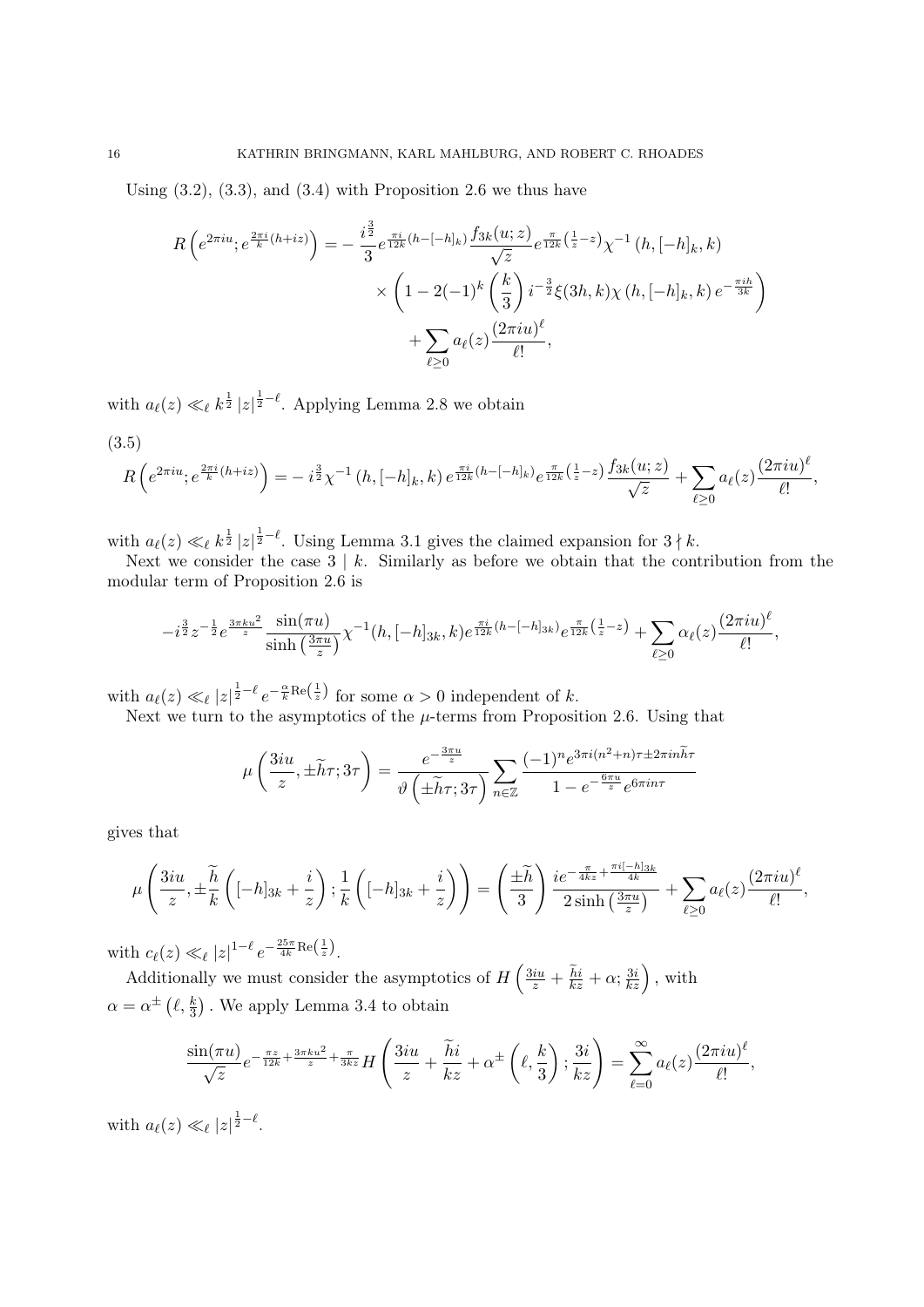In total the asymptotic Taylor expansion for  $R\left(e^{2\pi iu}; e^{\frac{2\pi i}{k}(h+iz)}\right)$  may be written as

$$
-\frac{1}{\sqrt{z}}e^{\frac{\pi}{12k}\left(\frac{1}{z}-z\right)}e^{\frac{3\pi k u^2}{z}}\frac{\sin(\pi u)}{\sinh\left(\frac{3\pi u}{z}\right)}i^{\frac{3}{2}}e^{\frac{\pi i}{12k}(h-[-h]_{3k})}\chi^{-1}\left(h,[-h]_{3k},k\right) \times\left(1+\sum_{\pm}\pm\left(\frac{\pm\widetilde{h}}{3}\right)e^{\mp\frac{2\pi \widetilde{h}u}{z}}\xi'\left(h,\frac{k}{3}\right)\chi\left(h,[-h]_{3k},k\right)i^{-\frac{1}{2}}e^{-\frac{\pi i}{3k}(h-[-h]_{k})}\right)+\sum_{\ell\geq 0}a_{\ell}(z)\frac{(2\pi i u)^{\ell}}{\ell!},
$$

with  $a_{\ell}(z) \ll_{\ell} |z|^{1-\ell}$  Applying Lemma 2.8 when 3 | k we obtain that the asymptotic Taylor expansion for  $R\left(e^{2\pi iu}; e^{\frac{2\pi i}{k}(h+iz)}\right)$  can be written as

$$
-\frac{1}{\sqrt{z}}e^{\frac{\pi}{12k}\left(\frac{1}{z}-z\right)}f_{3k}(u;z)i^{\frac{3}{2}}e^{\frac{\pi i}{12k}(h-[-h]_{3k})}\chi^{-1}\left(h,[-h]_{3k},k\right)+\sum_{\ell\geq 0}a_{\ell}(z)\frac{(2\pi i u)^{\ell}}{\ell!},
$$

with  $a_{\ell}(z) \ll_{\ell} |z|^{\frac{1}{2} - \ell}$ . Here we used that

$$
\left(1 + e^{-\frac{2\pi u}{z}} + e^{\frac{2\pi u}{z}}\right) \frac{1}{\frac{1}{2} \left(e^{\frac{3\pi u}{z}} - e^{-\frac{3\pi u}{z}}\right)} = \frac{1}{\sinh(\frac{\pi u}{z})}.
$$

Therefore, in all cases we have established the asymptotic stated in Proposition 3.5. We note that all the occurring multipliers in the proposition are invariant under the choice of the inverse of  $h$ modulo  $k$ .

### 4. Application of the Circle Method

Here we present a general Circle Method result that is applicable to both the rank and crank moment generating functions. Assume that

$$
F_{r,\ell}\left(e^{\frac{2\pi i}{k}(h+iz)}\right) = \sum_n c_{r,\ell}(n)e^{\frac{2\pi in}{k}(h+iz)}
$$

is a holomorphic function of z satisfying  $(4.1)$ 

$$
F_{r,\ell}\left(e^{\frac{2\pi i}{k}(h+iz)}\right) = -i^{\frac{3}{2}}e^{\frac{\pi i}{12k}(h-[-h]_k)}\chi^{-1}\left(h,[-h]_k,k\right)e^{\frac{\pi}{12k}\left(\frac{1}{z}-z\right)}\sum_{a+b+c=\ell}(kr)^a\kappa(a,b,c)z^{\frac{1}{2}-a-2c} + E_{r,\ell,k}(z)
$$

with  $E_{r,\ell,k}(z) \ll_{r,\ell} k^{\frac{1}{2}} |z|^{\frac{1}{2}-2\ell}$  and  $\kappa(a, b, c)$  defined as in (1.7).

**Theorem 4.1.** With  $F_{r,\ell}$  and  $c_{r,\ell}$  as above we have

$$
c_{r,\ell}(n) = 2\pi \sum_{k \le \sqrt{n}} \frac{K_k(n)}{k} \sum_{a+b+c=\ell} (kr)^a \kappa(a,b,c) (24n-1)^{c+\frac{a}{2}-\frac{3}{4}} I_{\frac{3}{2}-2c-a} \left( \frac{\pi \sqrt{24n-1}}{6k} \right) + O\left(n^{2\ell-1+\epsilon}\right),
$$

where  $K_k(n)$  is the Kloosterman sum defined in (1.8) and  $\epsilon > 0$ .

*Proof.* By Cauchy's Theorem for  $n > 0$  we have

$$
c_{r,\ell}(n) = \frac{1}{2\pi i} \int_C \frac{F_{r,\ell}(q)}{q^{n+1}} dq,
$$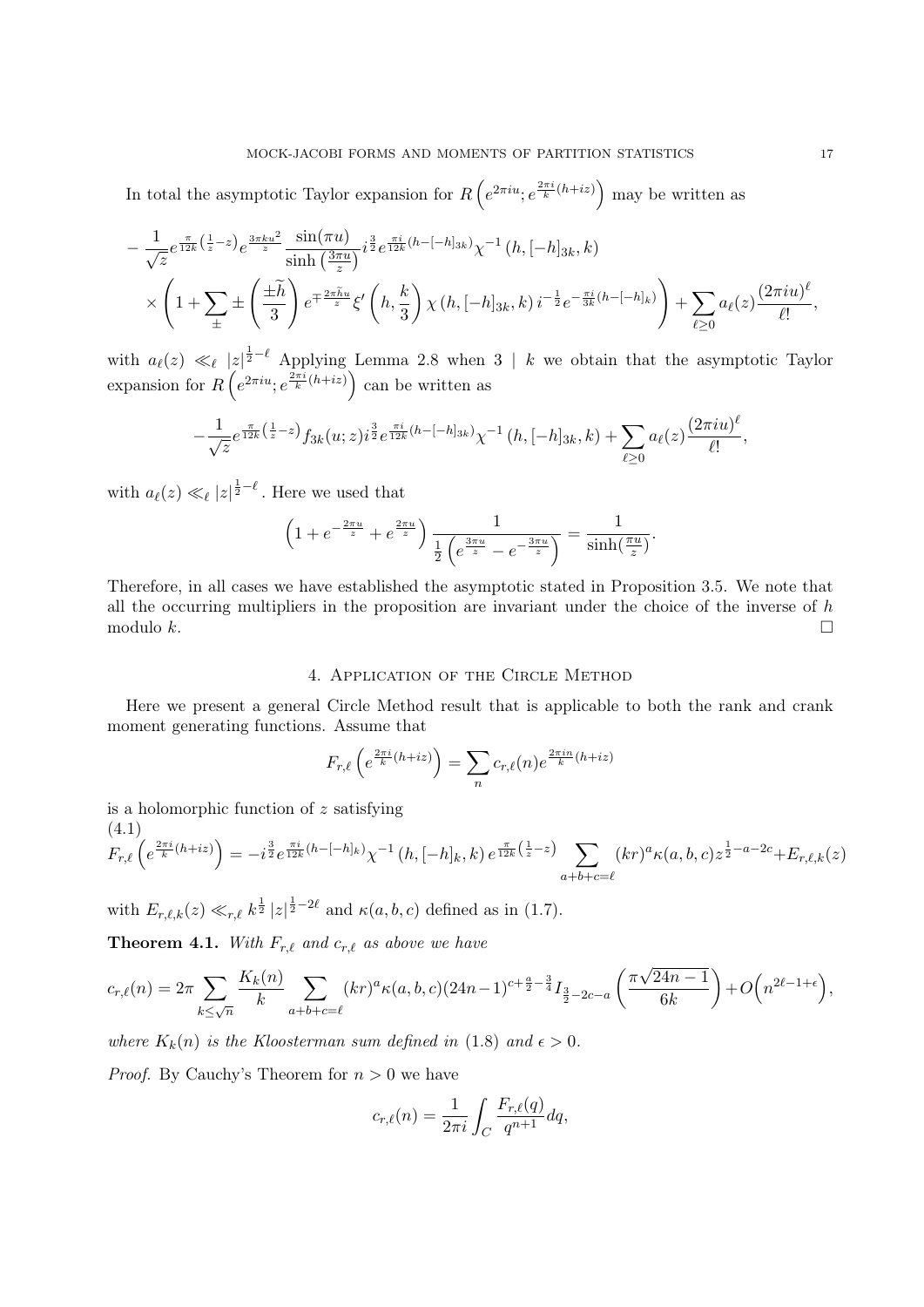with  $C$  an arbitrary path inside the unit circle that encloses  $0$  with a counterclockwise orientation. Choosing the circle with radius  $e^{-\frac{2\pi}{n}}$  and parameterized by  $q = e^{-\frac{2\pi}{n} + 2\pi i t}$  with  $0 \le t \le 1$  yields

$$
c_{r,\ell}(n) = \int_0^1 F_{r,\ell}\left(e^{-\frac{2\pi}{n} + 2\pi it}\right)e^{2\pi - 2\pi int}dt.
$$

Define

$$
\vartheta_{h,k}':=\frac{1}{k(k_1+k)}\qquad\text{and}\qquad\vartheta_{h,k}''':=\frac{1}{k(k_2+k)},
$$

where  $\frac{h_1}{k_1} < \frac{h}{k} < \frac{h_2}{k_2}$  $\frac{h_2}{k_2}$  are adjacent Farey fractions in the Farey sequence of order  $N := \lfloor n^{\frac{1}{2}} \rfloor$ . Recall that  $\frac{1}{k+k_j} \leq \frac{1}{N+1}$  for  $j = 1, 2$ . Next, decompose the path of integration into paths along the Farey arcs  $-\vartheta'_{h,k} \leq \Phi \leq \vartheta''_{h,k}$ , where  $\Phi := t - \frac{h}{k}$  $\frac{h}{k}$  and  $0 \leq h \leq k \leq N$  with  $(h, k) = 1$ . Hence

$$
c_{r,\ell}(n) = \sum_{h,k} e^{-\frac{2\pi i h n}{k}} \int_{-\vartheta'_{h,k}}^{\vartheta''_{h,k}} F_{r,\ell}\left(e^{\frac{2\pi i}{k}(h+iz)}\right) e^{\frac{2\pi n z}{k}} d\Phi,
$$

where  $z = \frac{k}{n} - k\Phi i$ . We apply (4.1) and estimate the error as follows. Using Re  $\left(\frac{1}{z}\right)$  $(\frac{1}{z}) > \frac{k}{2}$  $\frac{k}{2}$ , Re  $(z) = \frac{k}{n}$ ,  $|z| \geq \frac{k}{n}$  and  $\vartheta_{h,k}, \vartheta''_{h,k} < \frac{1}{k(N+1)}$ , we can bound the terms arising from  $E_{r,\ell,k}$  by

$$
\sum_{h,k} \int_{-\vartheta_{h,k}}^{\vartheta_{h,k}''} |E_{r,\ell,k}(z)| \, d\Phi \ll \frac{1}{\sqrt{n}} \sum_{k \le N} k^{\frac{1}{2}} \left(\frac{k}{n}\right)^{\frac{1}{2}-2\ell} \ll n^{2\ell-1}.
$$

Thus we obtain

$$
c_{r,\ell}(n) = -i^{\frac{3}{2}} \sum_{h,k} e^{-\frac{2\pi i h n}{k}} e^{\frac{\pi i}{12k}(h - [-h]_k)} \chi^{-1}\left(h, [-h]_k, k\right) \sum_{a+b+c=\ell} (kr)^a \kappa(a, b, c)
$$

$$
\times \int_{-\vartheta'_{h,k}}^{\vartheta''_{h,k}} e^{\frac{\pi}{12k}\left((24n-1)z + \frac{1}{z}\right)} z^{\frac{1}{2} - a - 2\ell} d\Phi + O\left(n^{2\ell - 1}\right).
$$

The theorem now follows from the following integral evaluation (see [23] for details)

$$
\int_{-\vartheta_{h,k}^{\prime}}^{\vartheta_{h,k}^{\prime\prime}} e^{\frac{\pi}{12k} \left( (24n-1)z + \frac{1}{z} \right) } z^{\frac{1}{2} - j} d\Phi = \frac{2\pi}{k} \left( 24n - 1 \right)^{\frac{j}{2} - \frac{3}{4}} I_{\frac{3}{2} - j} \left( \frac{\pi \sqrt{24n - 1}}{6k} \right) + O\left( n^{2\ell - 1} \right)
$$

and the remark after  $(2.4)$ .

The proofs of Theorem 1.1 and Corollary 1.2 follow easily.

Proof of Theorem 1.1. Corollaries 3.3 and 3.6 imply that the rank and crank moment generating functions satisfy the assumptions necessary to apply Theorem 4.1. Therefore, Theorem 4.1 implies the desired result.

The symmetrized crank and rank moments studied by Garvan [22] and Andrews [1] are defined by

(4.2) 
$$
\eta_k(n) := \sum_{m=-n}^n {m + \lfloor \frac{k-1}{2} \rfloor \choose k} \mathcal{M}(m,n),
$$

(4.3) 
$$
\nu_k(n) := \sum_{m=-n}^n {m + \lfloor \frac{k-1}{2} \rfloor \choose k} \mathcal{N}(m, n).
$$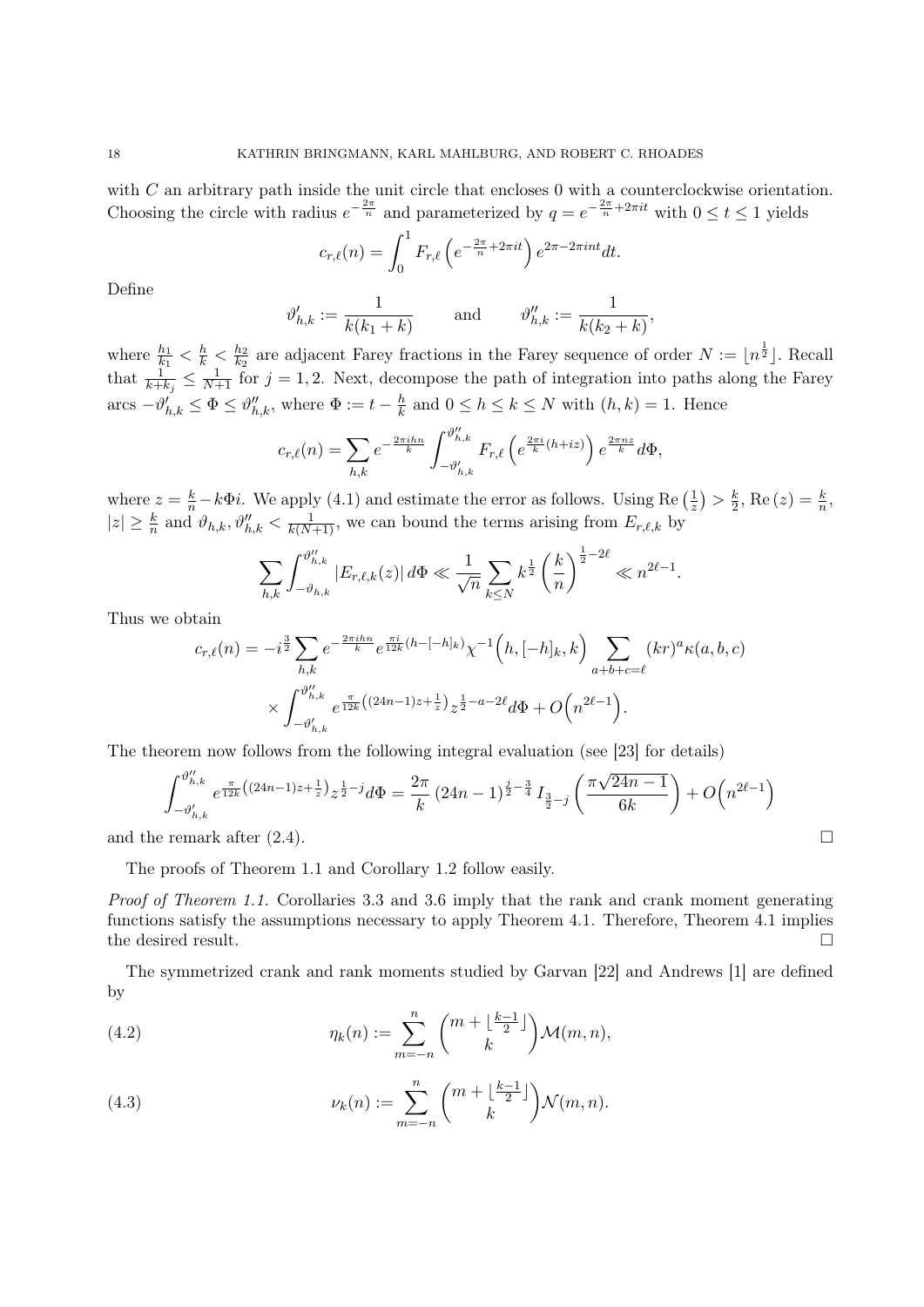*Proof of Corollary 1.2.* The proof of the first formula follows from  $(4.2)$  of  $[22]$  which gives

$$
\eta_{2\ell}(n) = \frac{1}{(2\ell)!} \sum_{m=-n}^{n} g_{\ell}(m) \mathcal{N}(m, n)
$$

where  $g_{\ell}(x) = \prod_{j=0}^{\ell-1} (x^2 - j^2)$  and from Theorem 1.1. The second formula is analogous. □

#### **REFERENCES**

- [1] G. Andrews, Partitions, Durfee symbols, and the Atkin-Garvan moments of ranks, Invent. Math. 169 (2007), 37–73.
- [2] G. Andrews, The number of smallest parts in the partitions of n, J. Reine Angew. Math. 624 (2008), 133–142.
- [3] G. Andrews, The theory of partitions, Cambridge University Press, Cambridge, 1998.
- [4] G. Andrews and F. Garvan, Dyson's crank of a partition, Bull. Amer. Math. Soc. 18 (1988), 167–171.
- [5] A. Atkin and F. Garvan, Relations between the ranks and the cranks of partitions, Ramanujan J. 7 (2003), 137–152.
- [6] A. Atkin and H. Swinnerton-Dyer, Some properties of partitions, Proc. London Math. Soc. 4 (1954), 84–106.
- [7] K. Bringmann, On the construction of higher deformations of partition statistics, Duke Math. J. 144 (2008), 195–233.
- [8] K. Bringmann and A. Folsom, On the asymptotic behavior of Kac-Wakimoto characters, to appear in Proc. of the Amer. Math. Soc.
- [9] K. Bringmann, F. Garvan, and K. Mahlburg, Partition statistics and quasiweak Maass forms, Int. Math. Res. Not., 2009, no. 1, 63–97.
- [10] K. Bringmann and K. Mahlburg, Inequalities between ranks and cranks, Proc. Amer. Math. Soc.137 (2009), 541–552.
- [11] K. Bringmann and K. Mahlburg, Asymptotic formulas for coefficients of Kac-Wakimoto Characters, submitted for publication.
- [12] K. Bringmann, K. Mahlburg, and R. Rhoades, Asymptotics for rank and crank moments, Bull. of London Math. Soc. 43 (2011), 661–672.
- [13] K. Bringmann and K. Ono, Dyson's ranks and Maass forms, Ann. of Math. 171 (2010), 419–449.
- [14] K. Bringmann and O. Richter, Zagier-type dualities and lifting maps for harmonic weak Maass-Jacobi form, Advances of Math. 225 (2010), 2298–2315.
- [15] K. Bringmann and S. Zwegers, Rank-crank type PDE's and non-holomorphic Jacobi forms, Math. Res. Lett. 17 (2010), 589–600.
- [16] J. Bruinier and J. Funke, On two geometric theta lifts, Duke Math. Journal 125 (2004), 45–90.
- [17] F. Dyson, Some guesses in the theory of partitions, Eureka (Cambridge) 8 (1944), 10–15.
- [18] F. Dyson, Mappings and symmetries of partitions, J. Combin. Theory Ser. A 51 (1989), 169–180.
- [19] M. Eichler and D. Zagier, The theory of Jacobi forms. Progress in Mathematics, 55. Birkhäuser Boston, Inc., Boston, MA, 1985.
- [20] F. Garvan, New combinatorial interpretations of Ramanujan's partition congruences mod 5, 7, and 11, Trans. Amer. Math. Soc. 305 (1988), 47–77.
- [21] F. Garvan, Congruences for Andrews' smallest parts partition function and new congruences for Dyson's rank, Int. J. Number Theory 6 (2010), 1–29.
- [22] F. Garvan, Higher Order spt-Functions, Adv. in Math. 228 (2011), 241–265.
- [23] J. Lehner, On automorphic forms of negative dimension Illinois J. Math. 8 (1964), 395–407.
- [24] K. Mahlburg, Partition congruences and the Andrews-Garvan-Dyson crank, Proc. Natl. Acad. Sci. 102 (2005), no. 43, 15373–15376.
- [25] S. Ramanujan, Congruence properties of partitions, Math. Zeit. 9 (1921), 147–153.
- [26] G. Shimura, On modular forms of half integral weight, Ann. of Math. (2) 97 (1973), 440–481.
- [27] D. Zagier, Ramanujan's mock theta functions and their applications (after Zwegers and Ono-Bringmann). Séminaire Bourbaki. Vol. 2007/2008. Astérisque No. 326 (2009), Exp. No. 986, vii-viii, 143–164 (2010).
- [28] S. Zwegers, Mock  $\vartheta$ -functions and real analytic modular forms, q-series with applications to combinatorics, number theory, and physics (Ed. B. C. Berndt and K. Ono), Contemp. Math. 291, Amer. Math. Soc., (2001), 269–277.
- [29] S. Zwegers, Mock theta functions, Ph.D. Thesis, Universiteit Utrecht, 2002.
- [30] S. Zwegers, Rank-Crank type PDE's for higher level Appell functions Acta Arithmetica 144, 2010, 263–273